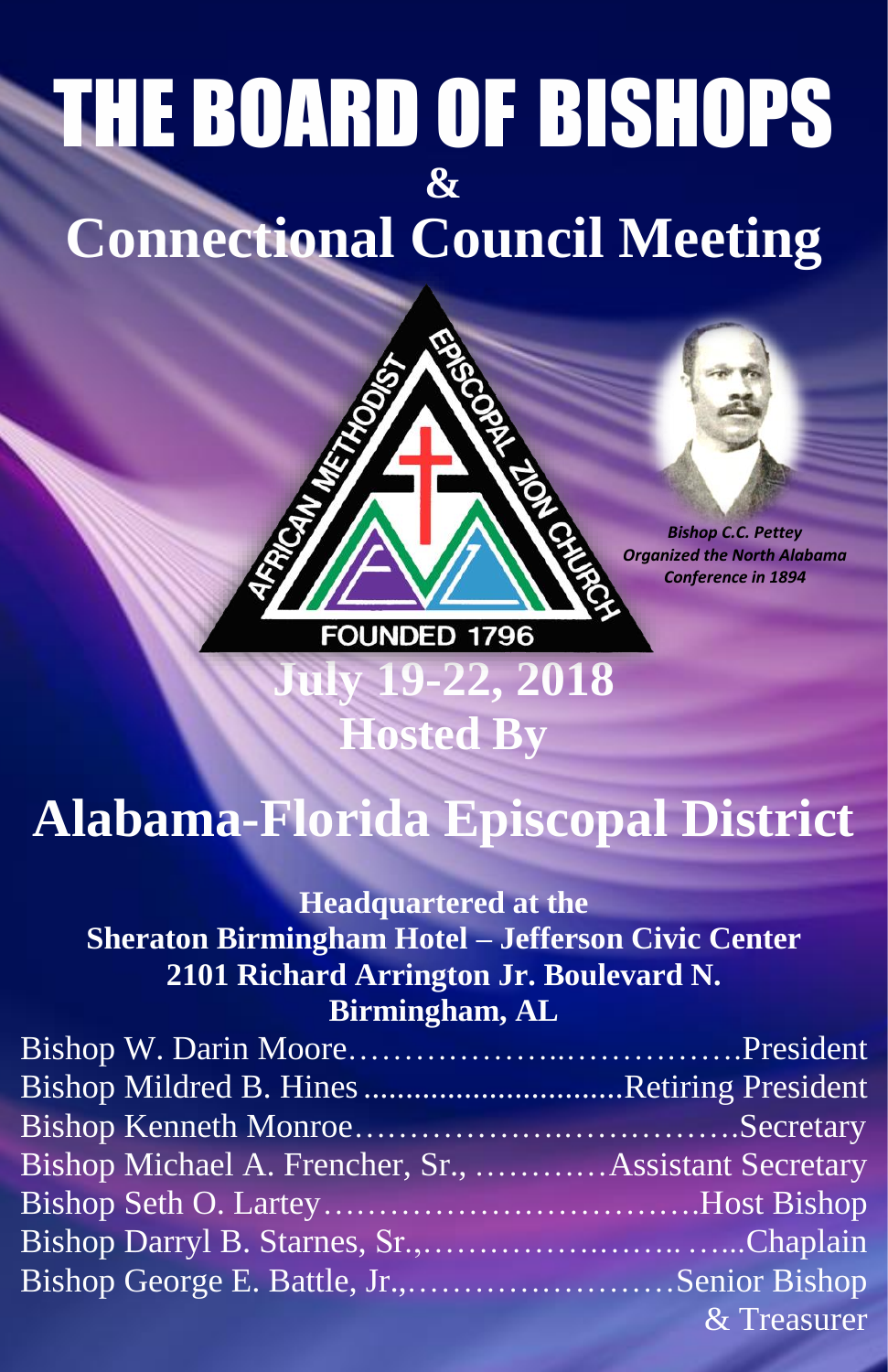# **THE BISHOPS**



**Senior Bishop, Piedmont Eastern North Carolina Midwest**









**Bishop George E. Battle, Jr. Bishop Kenneth Monroe Bishop Darryl B. Starnes, Sr.**



 **Bishop Dennis V. Proctor Bishop Mildred B. Hines Bishop W. Darin Moore North Eastern South Atlantic Mid-Atlantic** 





**Bishop Seth O. Lartey Bishop Michael A. Frencher, Sr. Bishop Staccato Powell Alabama-Florida Southwestern Delta Western**





**Bishop George D. Crenshaw Bishop Hilliard Dogbe Bishop U. U. Effiong Central Southern Africa Western West Africa Eastern West Africa**





| BISHOP JOSEPH JOHNSON (Retired)Retired 2004                |  |
|------------------------------------------------------------|--|
| <b>BISHOP MARSHALL H. STRICKLAND (Retired)Retired 2004</b> |  |
| <b>BISHOP NATHANIEL JARRETT (Retired)Retired 2008</b>      |  |
| BISHOP GEORGE W. C. WALKER, SR. (Retired)Retired 2012      |  |
| BISHOP S. CHUKA EKEMAM, SR. (Retired) Retired 2012         |  |
| BISHOP WARREN M. BROWN (Retired)Retired 2012               |  |
| BISHOP LOUIS HUNTER, SR. (Retired)Retired 2016             |  |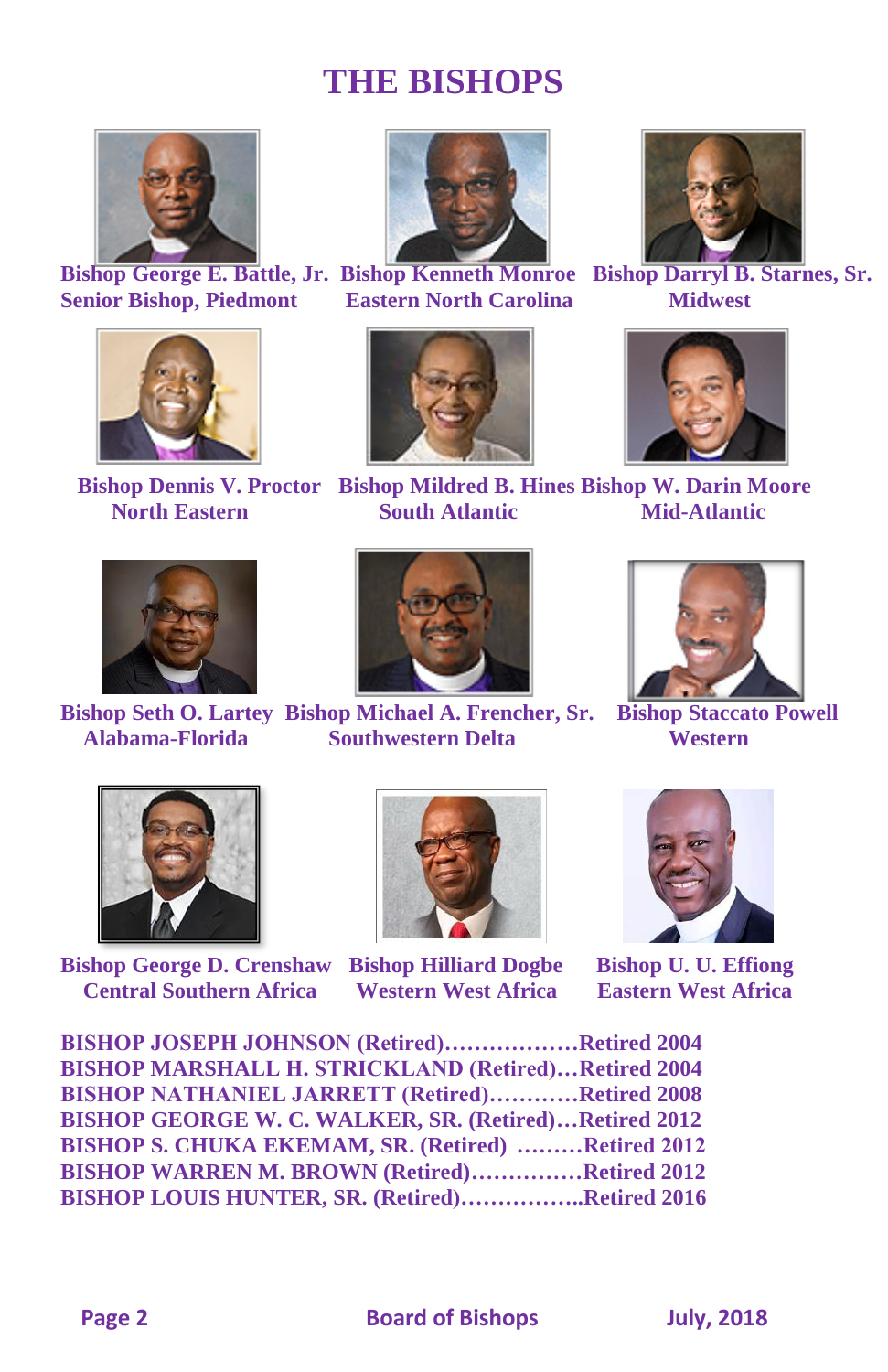# **GENERAL OFFICERS**

| The Reverend Dr. J. Elvin Sadler, General Secretary-Auditor Charlotte, NC      |
|--------------------------------------------------------------------------------|
| Dr. Shirley Welch, Chief Financial Officer Charlotte, NC                       |
| Mrs. Addie Lisby, Chief Communications Officer, The Star of Zion.Charlotte, NC |
| The Reverend Dr. D.B. Cannon, Department of Global Missions &                  |
|                                                                                |
| Dr. David Aiken, Secretary-Treasurer                                           |
|                                                                                |
| Dr. Brenda L.G. Smith, Acting Secretary-Treasurer                              |
|                                                                                |
| The Reverend Dr. Otis T. McMillan, General Secretary, Director                 |
| Department of Church Growth & DevelopmentCharlotte, NC                         |
| The Reverend George E. McKain, II, Director                                    |
| Department of Public Affairs and Social Concerns. Charlotte, NC                |
| Mr. Herbert Watkins, Chief Operating Officer/                                  |
|                                                                                |
|                                                                                |

# **JUDICIAL COUNCIL**

| The Reverend Dr. John L. Walker, Sr., Esq. President  Seat Pleasant, MD |  |
|-------------------------------------------------------------------------|--|
| The Honorable Adele M. Riley, Vice PresidentTrotwood, OH                |  |
|                                                                         |  |
| The Reverend Dr. Reid White, Jr., Chaplain Columbia, SC                 |  |
|                                                                         |  |
| The Reverend Dr. Hawthorne K. Matthews Brewton, AL                      |  |
|                                                                         |  |
|                                                                         |  |
|                                                                         |  |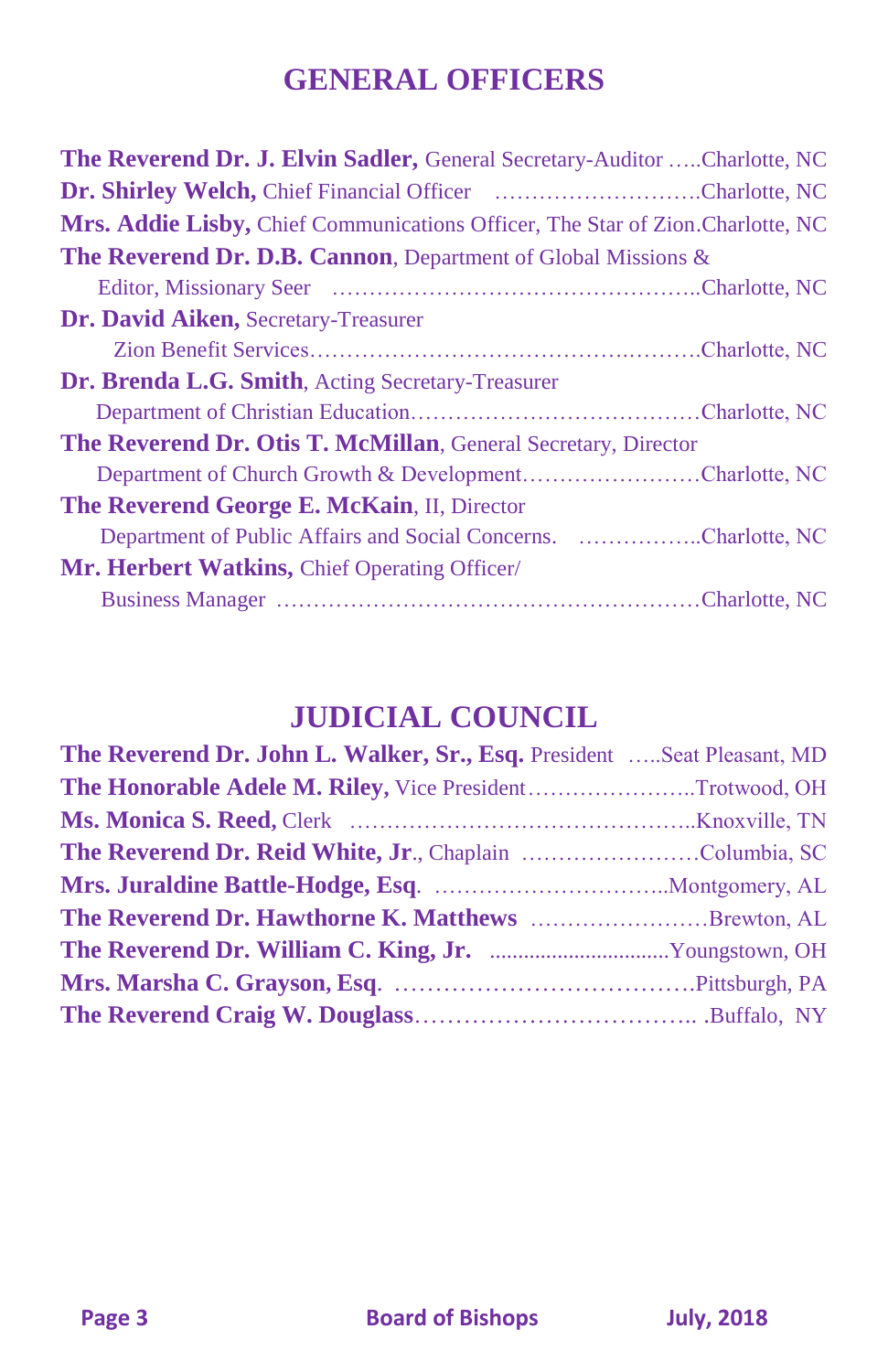## **WOMEN'S HOME AND OVERSEAS MISSIONARY SOCIETY**

| Dr. Sandra L. Gadson, International President Flossmoor, IL                 |  |
|-----------------------------------------------------------------------------|--|
| Mrs. Angela Davis-Baxter, First Vice PresidentRock Hill, SC                 |  |
| Ms. Renee Felton-Pullen, Second Vice PresidentBurtonsville, MD              |  |
| Mrs. Rosetta J. Dunham, Executive Director Charlotte, NC                    |  |
|                                                                             |  |
|                                                                             |  |
| Dr. Joy Kennedy, General Coordinator of YAMSSalisbury, NC                   |  |
| Mrs. Vicki L. Breaux, General Secretary,  Baton Rouge, LA                   |  |
| <b>Youth Missionaries</b>                                                   |  |
| Mrs. Cynthia L. Revels-Young, General Superintendent, Hammond, IN           |  |
| <b>Buds of Promise</b>                                                      |  |
| Mrs. Sara S. Cherrington, General Secretary,Brooklyn, NY                    |  |
| <b>Bureau of Supply</b>                                                     |  |
| Mrs. Vanessa E. Clayton, General Chairman Trumbull, CT                      |  |
| Life Members Council                                                        |  |
| <b>Ms. Jacqueline L. Anthony, Director of Communications Kannapolis, NC</b> |  |

### **MISSIONARY SUPERVISORS**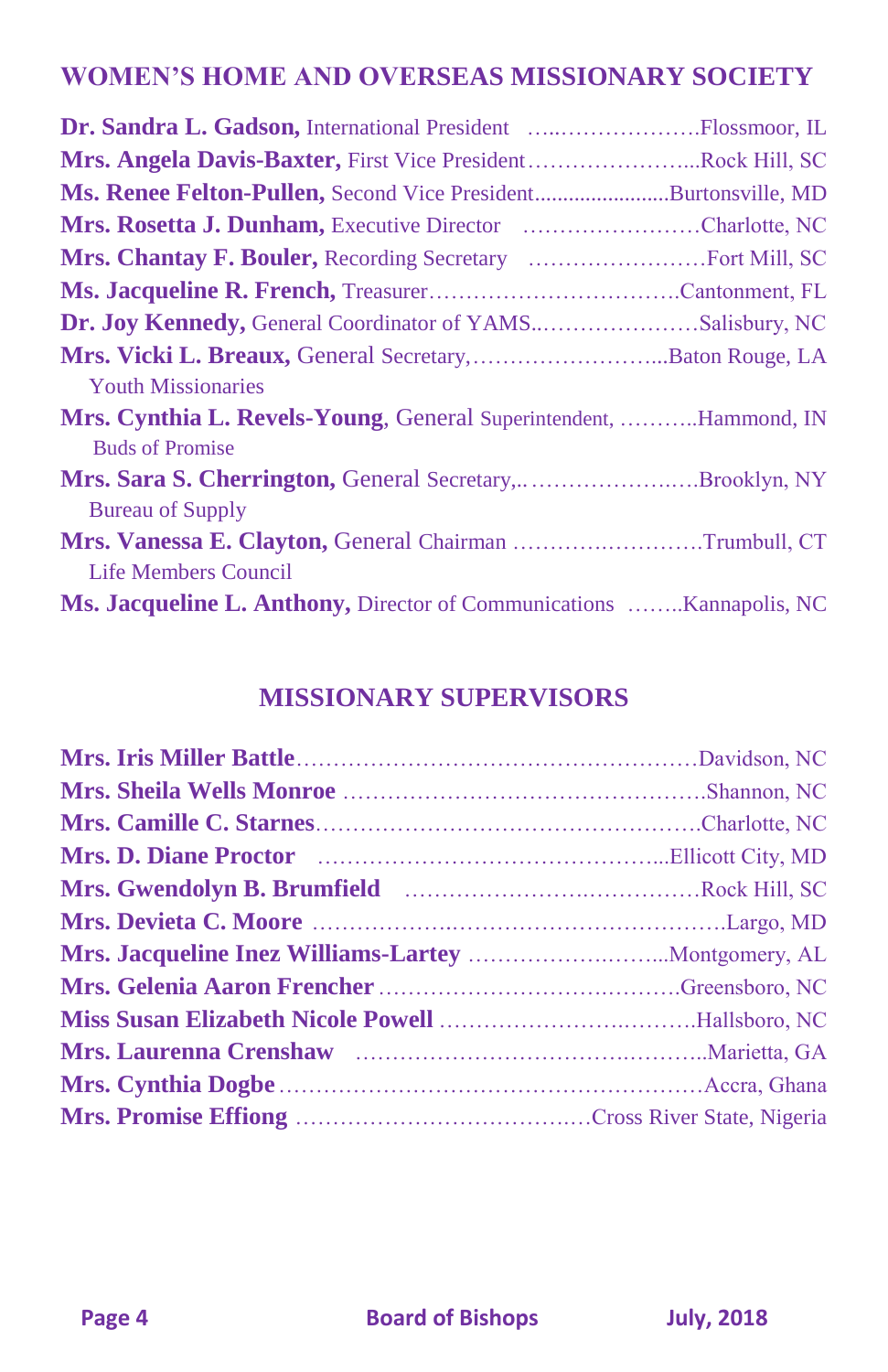# **CONNECTIONAL LAY COUNCIL**

| Dr. Mary J. Matthews, International President Sanford, NC    |  |
|--------------------------------------------------------------|--|
| Ms. Lula K. Howard, President Emeritus Louisville, KY        |  |
| Mrs. Leondras "Lele" Davis, 1st Vice President  Matthews, NC |  |
| Mrs. Connie Bell Wright, 2nd Vice President Charlotte, NC    |  |
|                                                              |  |
|                                                              |  |
|                                                              |  |
|                                                              |  |
|                                                              |  |

## **COLLEGES**

| Dr. Jimmie Jenkins, President                   |  |
|-------------------------------------------------|--|
|                                                 |  |
| <b>Dr. Vergel Lattimore, President</b>          |  |
|                                                 |  |
| Reverend Dr. Lester A. McCorn, Acting President |  |
|                                                 |  |
| <b>Reverend Wallace Noble, Coordinator</b>      |  |
|                                                 |  |
| <b>Dr. Charles Wesley Ford, President</b>       |  |
|                                                 |  |
| Dr. Donald J. Ekpo, President                   |  |
|                                                 |  |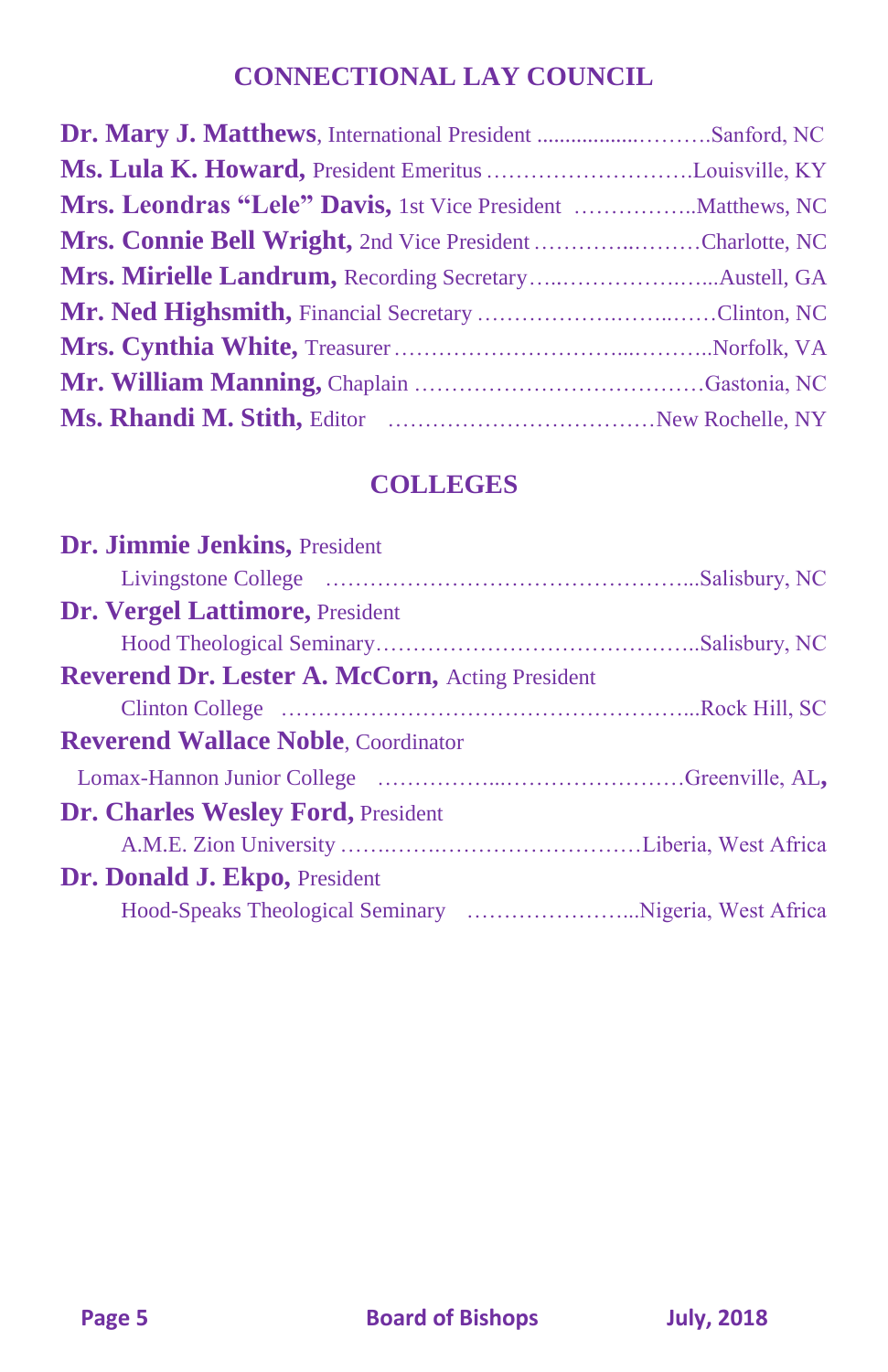# **OPENING WORSHIP SERVICE**

Thursday, July 19, 2018 – 10:00 A.M. Bishop Seth O. Lartey, Presiding

The Prelude ……………………………………..Congregation in Meditation The Processional Hymn …………………………"Rejoice, Ye Pure In Heart"

- *1. Rejoice, ye pure in heart, 2. Bright youth and snow-Rejoice, give thanks and sing; Your glorious banner wave on maidens fair, Raise high your high; the cross of Christ your King. ~Refrain~*
- *3. Yes, on through life's long 4. Still lift your standard high, path, Still chanting as ye go; From youth to age, by night and day, In gladness and in woe, ~Refrain~*
- *crowned age, Strong men and free, exulting song, God's wondrous praise declare. ~Refrain~*
- *Still march in firm array, As warriors thro' the darkness toil Till dawns the golden day. ~Refrain~*

*~Refrain~*

*Rejoice, Rejoice, Rejoice, give thanks and sing. Amen*

The Call to Worship …………………………….....*Bishop W. Darin Moore*

| Leader: I will bless the Lord at all times;                                       |
|-----------------------------------------------------------------------------------|
| People: His praises shall continually be in my mouth.                             |
| Leader: My soul makes its boast in the Lord; let the afflicted                    |
| hear and be glad.                                                                 |
| Unison: O magnify the Lord with me, and let us exalt His name<br><i>together!</i> |

The Invocation ……………………………*Bishop George W.C. Walker, Sr.*

*In the order of the universe we see Thy greatness, O God; in its mystery we discover our own littleness. Yet through Jesus Christ we know the greatness of Thy love which gives worth and meaning to our lives. Help us in faith to see You, in confidence to worship You, in love to serve You, and in all our ways to acknowledge You as Lord. In Jesus' name and Spirit we pray. Amen.*

**Page 6 Board of Bishops July, 2018**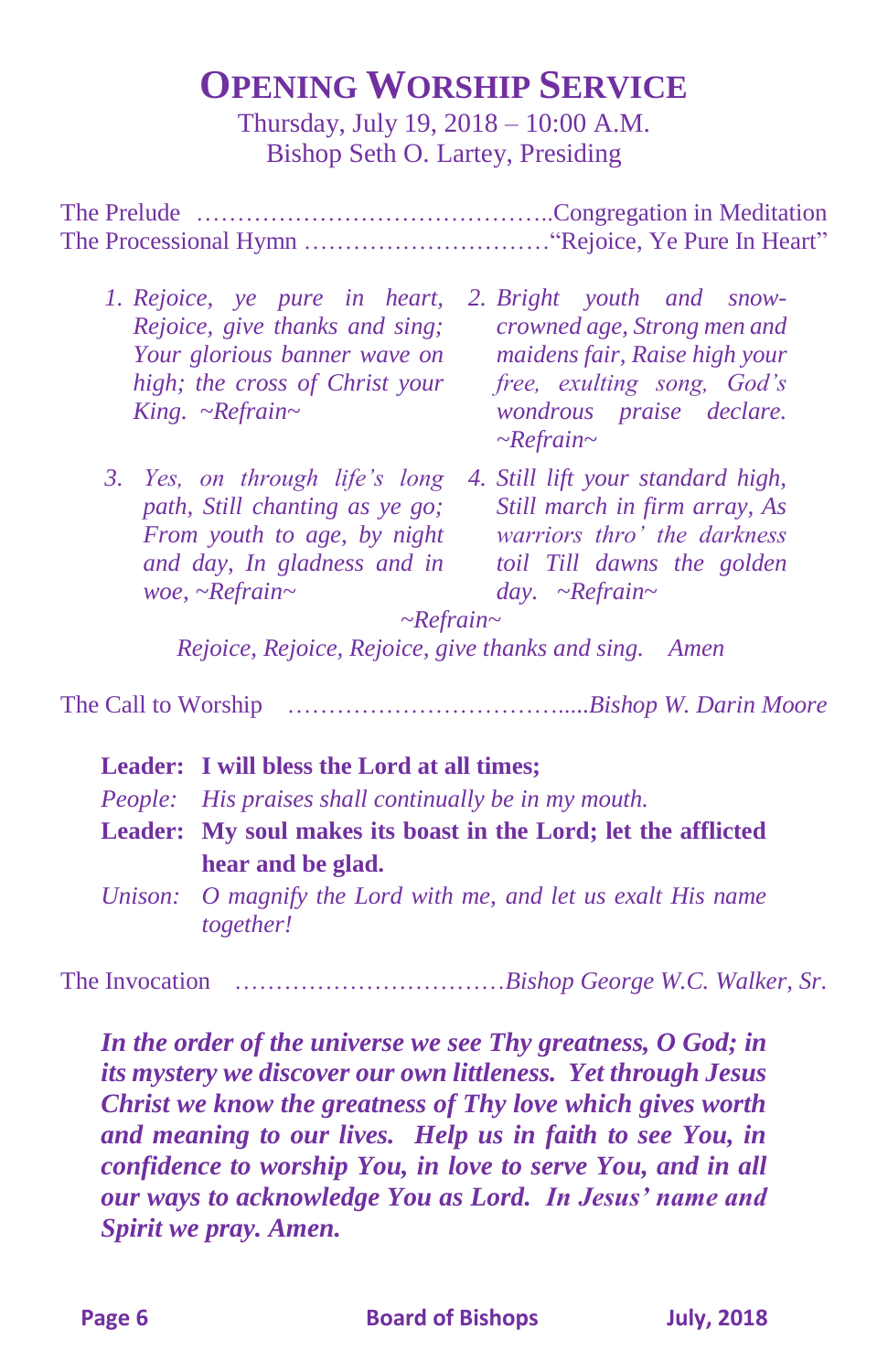The Hymn of Praise ……………………………*Bishop George D. Crenshaw* "Come, Let Us Tune Our Loftiest Song"

- *song And raise to Christ our joy-ful strain, Worship and reigns, and shall forever reign.*
- *love; Bound every heart with rapturous joy, And saints on earth, with saints above, Your voices in His praise employ.*
- *1. Come, let us tune our loftiest 2. His sovereign power our thanks to Him belong, Who when His creatures sinned, bodies made; Our souls are His immortal breath, And He bled, To save us from eternal death.*
- *3. Burn every breast with Jesus 4. Extol the Lamb with loftiest song; Ascend for Him our cheerful strain; Worship and thanks to Him belong, Who reigns and shall forever reign. Amen*

The Responsive Reading …………………………….*Bishop Staccato Powell* "Comfort My People" (Isaiah 40:1-5)

|                             | Leader: Comfort, comfort my people, says your God                                        |                            |                   |
|-----------------------------|------------------------------------------------------------------------------------------|----------------------------|-------------------|
|                             | People: Speak tenderly to Jerusalem, and cry to her that her<br>warfare is ended.        |                            |                   |
|                             | Leader: That her iniquity is pardoned, that she has received                             |                            |                   |
|                             | from the Lord's hand double for all her sins.                                            |                            |                   |
|                             | <i>People:</i> A voice cries, "In the wilderness prepare the way of the                  |                            |                   |
|                             | Lord, and make straight in the desert a highway for our<br>God.                          |                            |                   |
|                             | Leader: Every valley shall be lifted up, and every mountain                              |                            |                   |
|                             | and hill be made low;                                                                    |                            |                   |
|                             | People: And the glory of the Lord shall be revealed, and all flesh                       |                            |                   |
|                             | shall see it together.                                                                   |                            |                   |
|                             |                                                                                          |                            |                   |
|                             | "The Apostles' Creed"                                                                    |                            |                   |
|                             |                                                                                          |                            |                   |
|                             | Isaiah 53                                                                                |                            |                   |
| The Gloria Patri            |                                                                                          |                            |                   |
|                             | The New Testament Lesson Bishop Darryl B. Starnes, Sr.<br>John $1:1-14(NLT)$             |                            |                   |
|                             |                                                                                          |                            |                   |
| <b>The Choral Selection</b> | "When I Think of the Goodness of Jesus"<br>"I Will Give Thanks to Thee, O Lord" (Anthem) | Alabama Florida Mass Choir |                   |
| Page 7                      | <b>Board of Bishops</b>                                                                  |                            | <b>July, 2018</b> |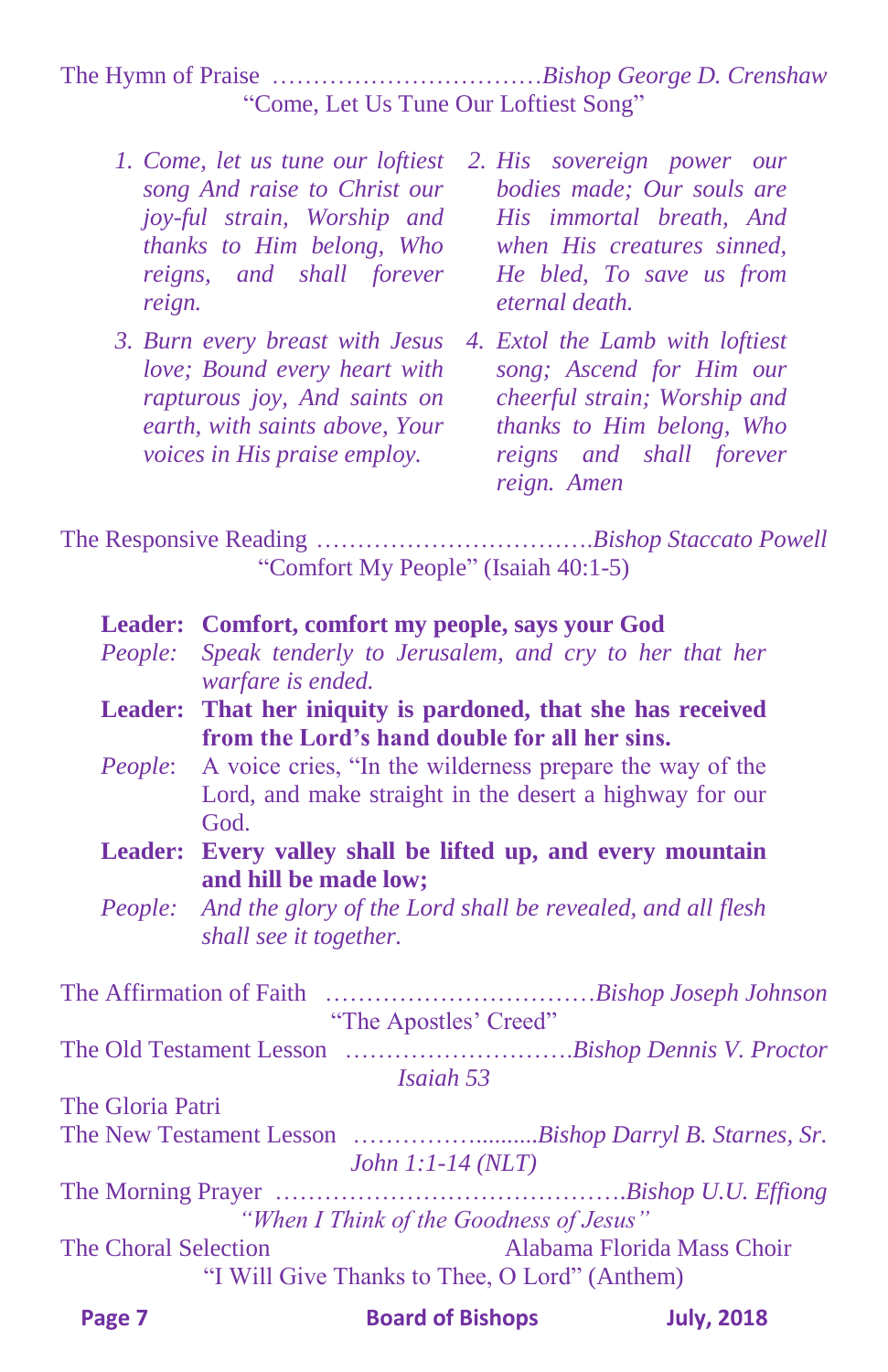| The Ministry of Kindness Offering (\$20.00 asking)Bishop Louis Hunter |                                |
|-----------------------------------------------------------------------|--------------------------------|
| The Music of Inspiration                                              | "I Just Want to Praise You"    |
| The Introduction of the Senior Bishop                                 | $\ldots$ Bishop Seth O. Lartey |
|                                                                       |                                |
| The Hymn of Preparation                                               | Bishop Warren M. Brown         |

#### "Spirit of God, Descend Upon My Heart"

- *1. Spirit of God, descend upon my 2. I ask no dream, no prophet heart; Wean it from earth; through all its pulses move; Stoop to my weakness, mighty as Thou art, And make me love Thee as I ought to love.*
- *3. Hast Thou not bid us love Thee, God and King? All, all Thine own, soul, heart, and strength, and mind; I see Thy cross there teach my heart to cling: O let me seek Thee, and O let me find.*
- *ecstasies, No sudden rending of the veil of clay, No angel visitant, no opening skies; But take the dimness of my soul away.*
- *4. Teach me to feel that Thou art always nigh; Teach me the struggles of the soul to bear, To check the rising doubt, the rebel sigh: Teach me the patience of unanswered prayer.*
- *5. Teach me to love Thee as Thine angels love, One holy passion filling all my frame; The kindling of the Heaven descended Dove, My heart an altar, and Thy love the flame. Amen.*

The Sermon ……….……..........*Bishop Kenneth Monroe, Presiding Bishop Eastern North Carolina Episcopal District*

#### *Sermon Scripture: John 1:10-13 "Grace, Unrecognized"*

*Premise: Jesus came into the world as Grace (unmerited favor), but the world did not recognize Him. It's a dangerous thing to take God's grace for granted.*

#### *When Grace is unrecognized:*

- *1. Repentance is ignored,*
- *2. Righteousness is impeded,*
- *3. Reconciliation is impaired,*

*"It does not matter how far you are from God, His grace can find you, wherever you are."*

**Page 8 Board of Bishops Board 10 Board 10 Board 10 Board 10 Board 10 Board 10 Board 10 Board 10 Board 10 Board 10 Board 10 Board 10 Board 10 Board 10 Board 10 Board 10 Board 10 Board 10 Board 10 Board 10 Board 10 Boar**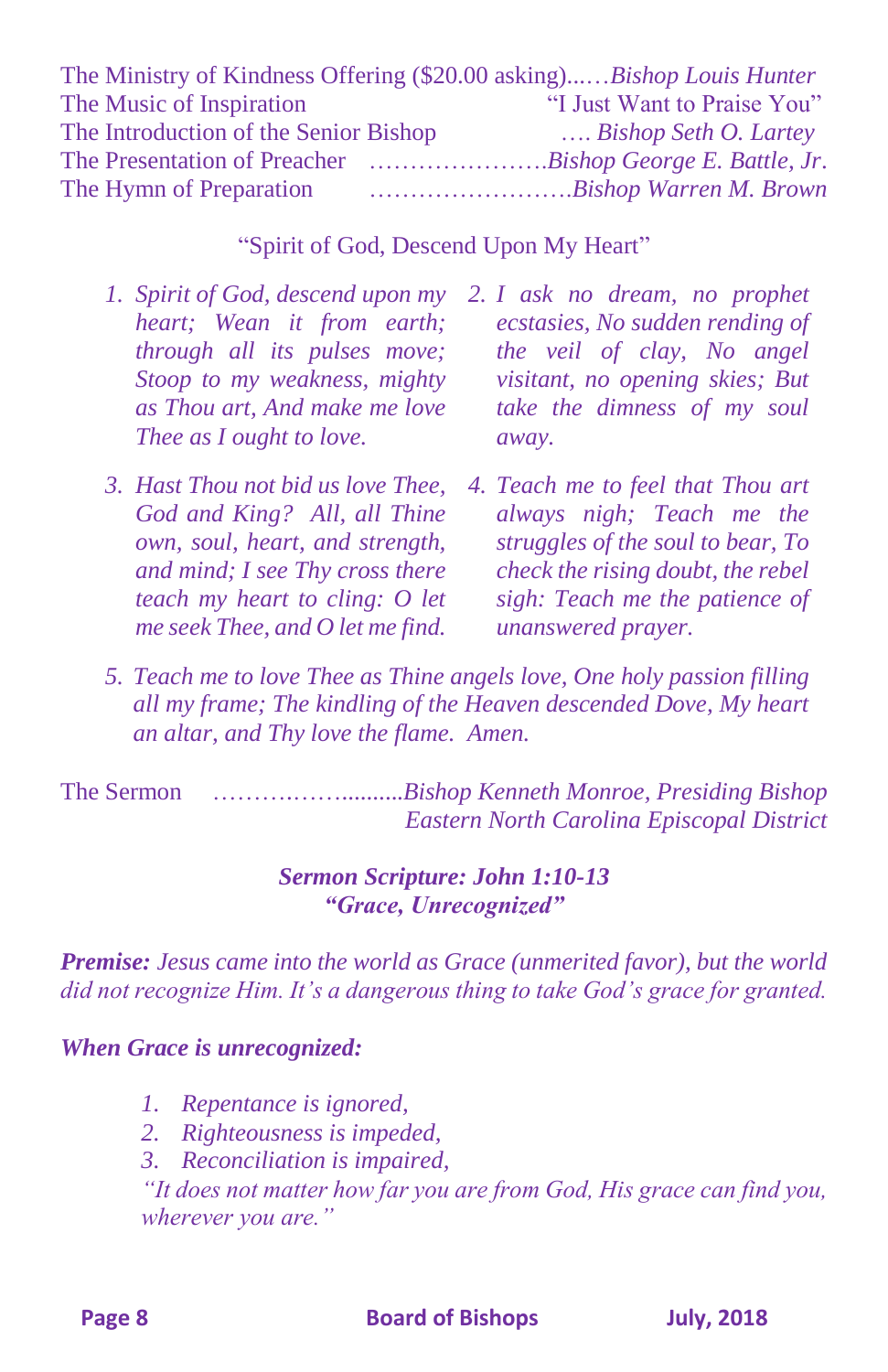The Invitational Hymn ………………….………"Jesus Is Tenderly Calling"

- *1. Jesus is tenderly calling thee 2. Jesus is calling the weary to home-Calling today, calling to day; Why from the sunshine of love wilt thou roam Farther and farther away? ~Refrain~*
- *Him now Waiting today, waiting today; Come with thy sins; at His feet lowly bow; Come, and no longer delay. ~Refrain~*
- *rest Calling today, calling today; Bring Him thy burden and thou shalt be blest: He will not turn thee away. ~Refrain~*
- *3. Jesus is waiting; O come to 4. Jesus is pleading; O list to His voice: Hear Him today, hear Him today; They who believe on His name shall rejoice; Quickly arise and away. ~Refrain~*

*Refrain: Calling today; Calling today, Jesus is calling, is tenderly calling today. Amen*

#### The Invitation to Christian Discipleship

The Offering …………………(\$100.00)………………..Finance Committee

The Election of Officers ……………………...…..*Bishop Mildred B. Hines*

#### **President Bishop W, Darin Moore,**

Motion, Bishop Dennis Proctor Second, Bishop Darryl B. Starnes

#### **Secretary – Bishop Kenneth Monroe**

Motion, Bishop Darryl B. Starnes Second, Bishop Staccato Powell

#### **Assistant Secretary, Bishop Michael A. Frencher, Sr.**

Motion, Bishop W. Darin Moore Second, Bishop George E. Battle, Jr.

#### **Treasury, Bishop George E. Battle, Jr.**

Motion, Bishop Kenneth Monroe Second, Bishop Seth O. Lartey

#### **Chaplain, Bishop Darryl B. Starnes**

Motion, Bishop Staccato Powell Second, Bishop Kenneth Monroe

**Page 9 Board of Bishops July, 2018**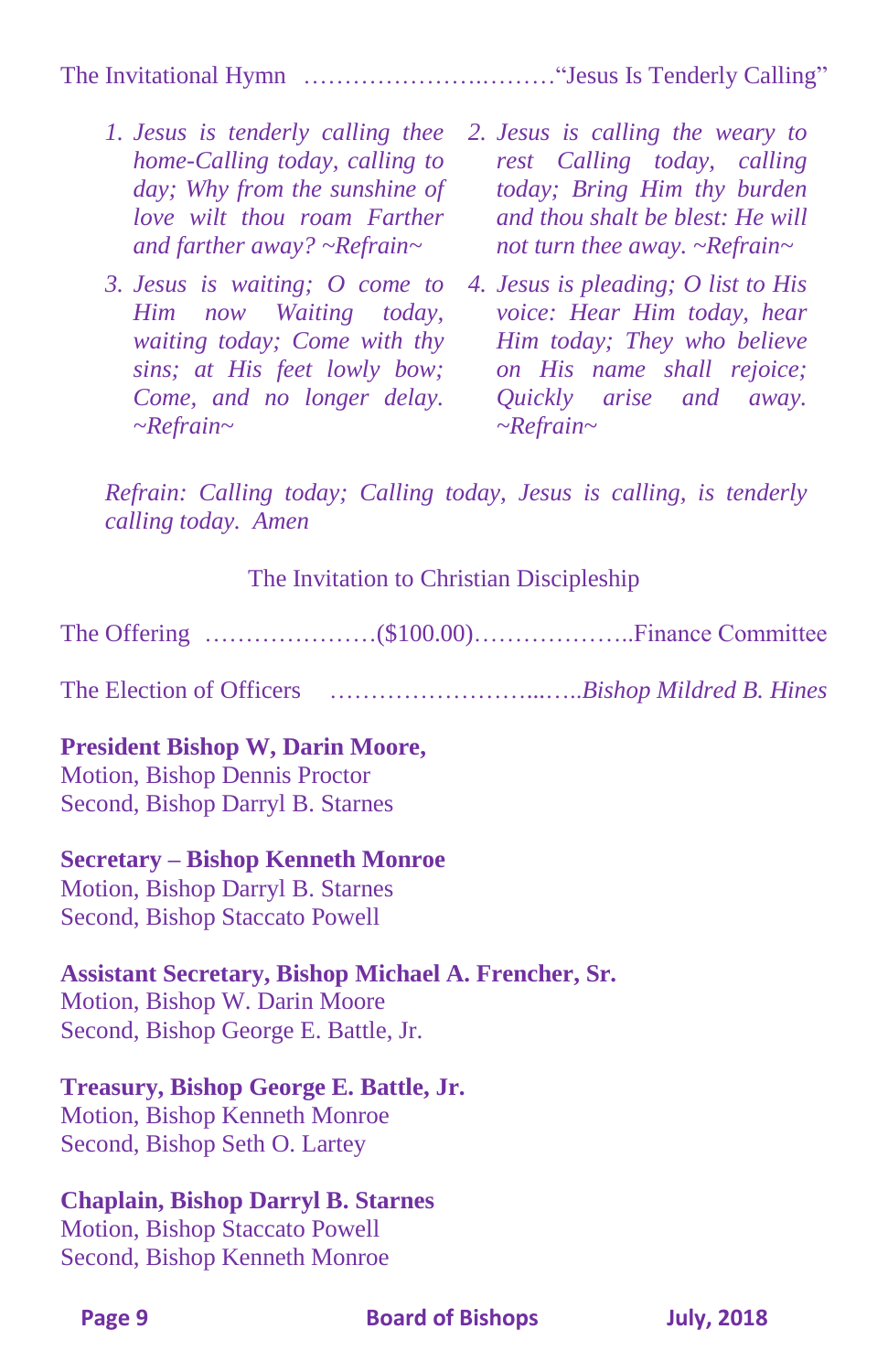#### **Assistant Chaplain, Bishop Seth O. Lartey** Motion, Bishop Darryl B. Starnes Second, Bishop George D. Crenshaw

#### **All motions carried.**

Commendations to Bishop Hines were made by Bishop Michael A. Frencher, Sr., after which the Passing of the Mantle from Bishop Hines to Bishop Moore followed.

Expressions of Honor to Bishop and Mrs. Moore were given by Dr. Audie Simon and Mrs, Tawanna McLendon

Presidential Remarks by Bishop W. Darin Moore, President of the Board of Bishops. The major emphasis for the next six months will be called: Operation Zion Votes, where all members will be encouraged to vote and encourage others to register and vote.

The Announcements/Notices were given by *Bishop Michael A. Frencher, Sr.*

The Benediction was given by Bishop Kenneth Monroe. The session ended at 1:15 P.M. The business session would convene at 3:15 P.M.

The Recessional

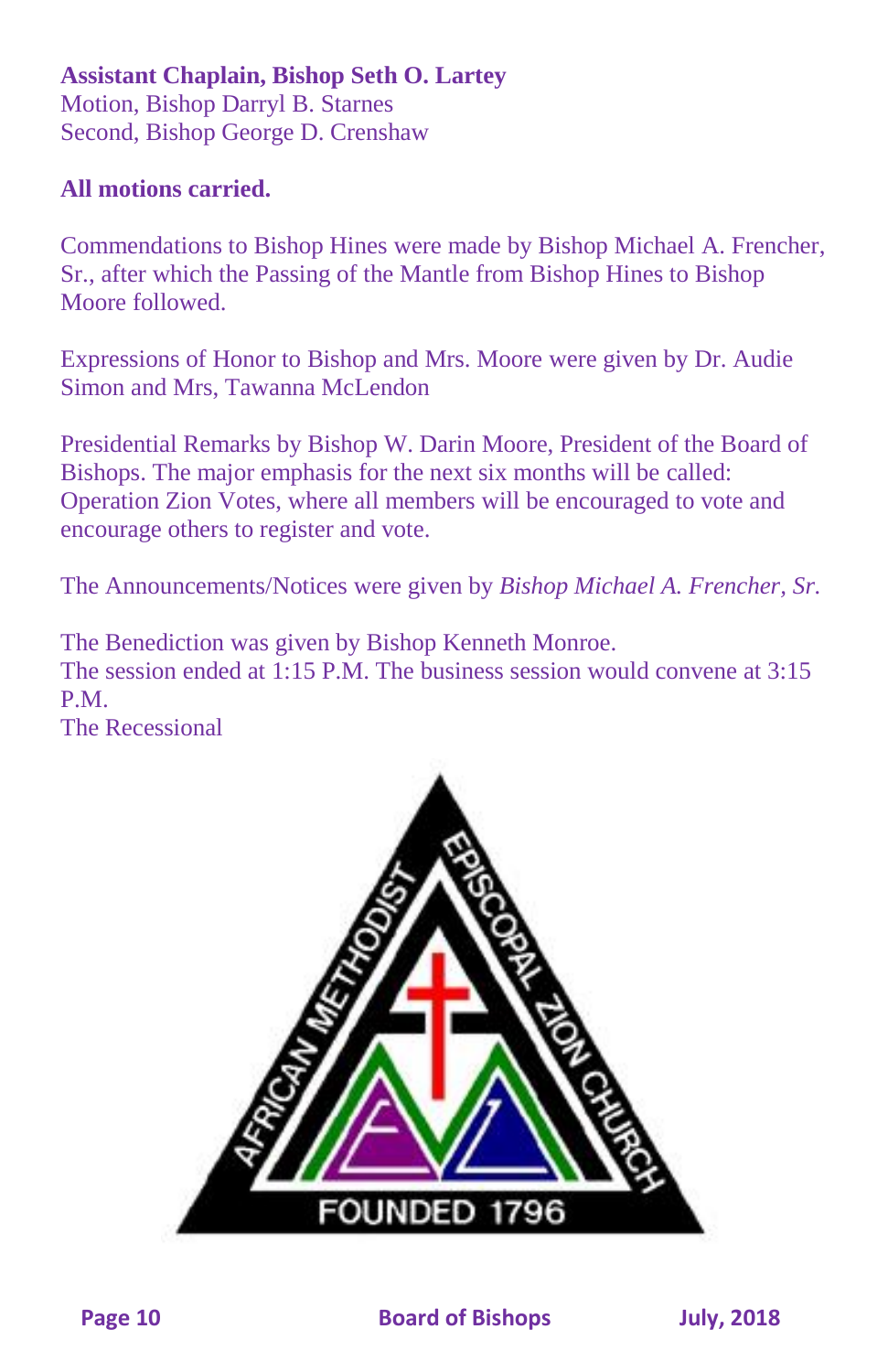# **Thursday, July 19, 2018– 3:00 pm**

## **Bishop W. Darin Moore, Presiding**

### Session began at 3:20 P.M.

Devotional Prayer was given by Dr. Haven Anderson

# **The Reports (See Reports)**

| $\sqrt{2}$                                                                                                                                                       |
|------------------------------------------------------------------------------------------------------------------------------------------------------------------|
| Motion: Bishop G.E. Battle, Jr.<br>Second: Bishop K. Monroe<br>Unreadiness: Dr. G. Ray Coleman (commendations) "Rising vote of thanks.<br><b>Motion Carried.</b> |
| <b>Business Manager</b>                                                                                                                                          |
| Motion: Bishop G. Crenshaw<br>Second: Bishop M.A. Frencher, Sr.<br><b>Motion Carried</b>                                                                         |
| Director, Department of ChurchReverend Dr. Otis T. McMillan<br>Growth & Development                                                                              |
| Motion: Bishop D.B. Starnes<br>Second: Dr. Eric Leake<br>Unreadiness: Bishop M.A. Frencher, Sr.<br><b>Motion Carried.</b>                                        |
| Chief Communications Officer/Editor, Star of Zion Mrs. Addie Lisby                                                                                               |
| Motion: Bishop G. Crenshaw<br>Second: Dr. Eric Leake<br><b>Unreadiness: Pastor Scot Moore</b><br><b>Motion Carried.</b>                                          |
|                                                                                                                                                                  |
| Motion: Bishop S.O. Lartey<br>Second: Bishop S. Powell                                                                                                           |

**Page 11** Board of Bishops July, 2018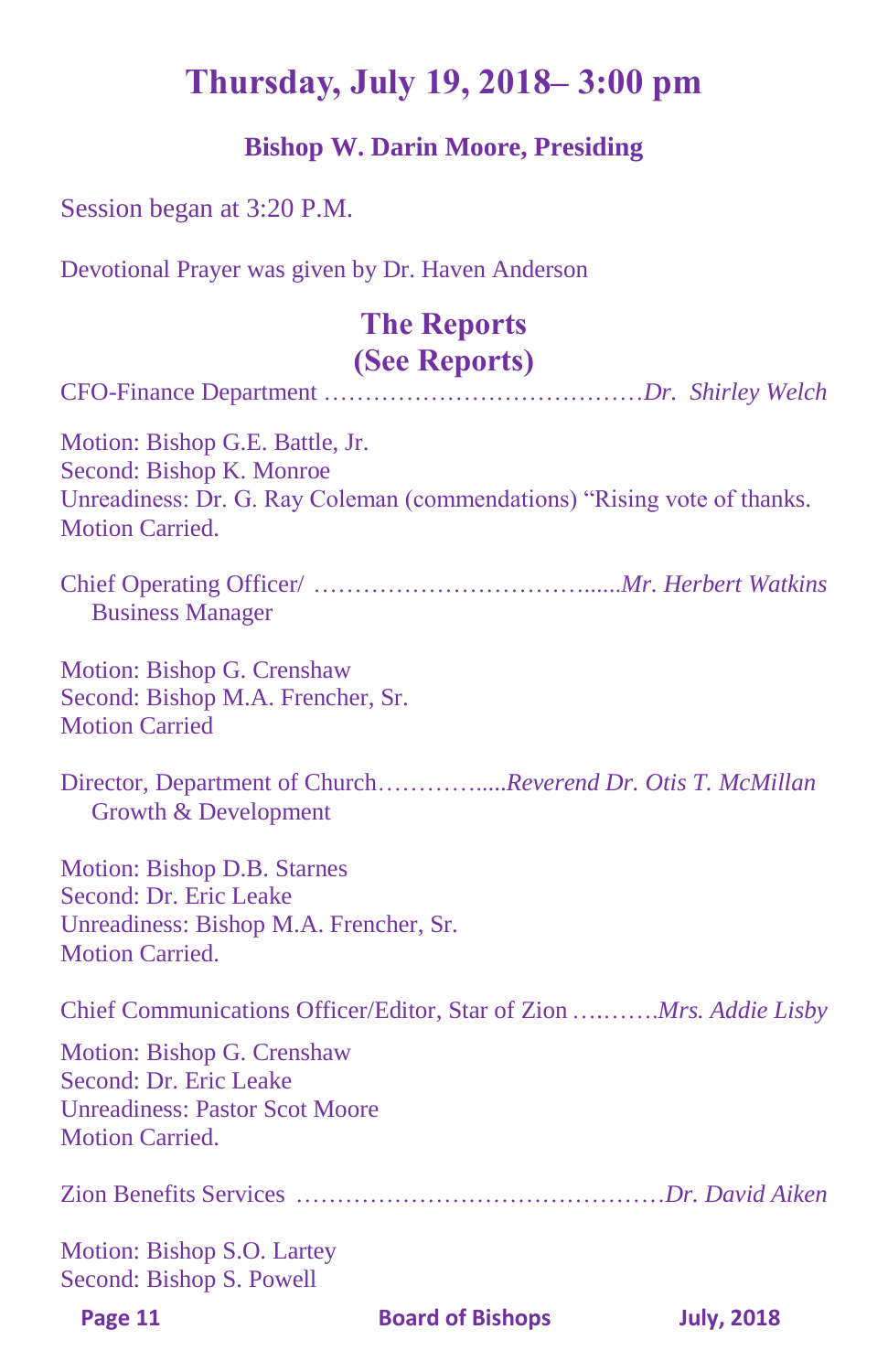Unreadiness: Many Motion Carried

Greetings ……………*The Reverend Dr. Vergel L. Lattimore, III - President Hood Theological Seminary*

Global Missions and Pan Methodist Commission……....Dr. Dwight Cannon & *Dr. Mary A. Love (Statement given by Bishop Kenneth Monroe)*

Dinner 5:20 P.M.

# **Thursday, July 19, 2018 – 7:00 pm Bishop Mildred B. Hines, Presiding**

# **The Welcome Program**

The Prelude ………………………………….......Congregation in Meditation

The Call to Worship The Invocation The Hymn of Praise The Lesson from the Holy Scripture The Evening Prayer The Music of Inspiration

The Presentation of The Presiding Bishop

The Acknowledgements The Response to Welcome The Evening Offering The Introduction of Preacher……………………*Bishop George E. Battle, Jr.*

The Music of Preparation St. Peter A.M.E. Zion Church "Something Happens, When I Call You"

The Sermon…………………*Bishop Darryl B. Starnes, Sr., Presiding Bishop Mid-West Episcopal District*

> 1 st Peter 1:1-9 (NLT) "Our Highest Priority"

Premise: The salvation of souls should be our highest priority in the Church,

**Page 12 Board of Bishops July, 2018**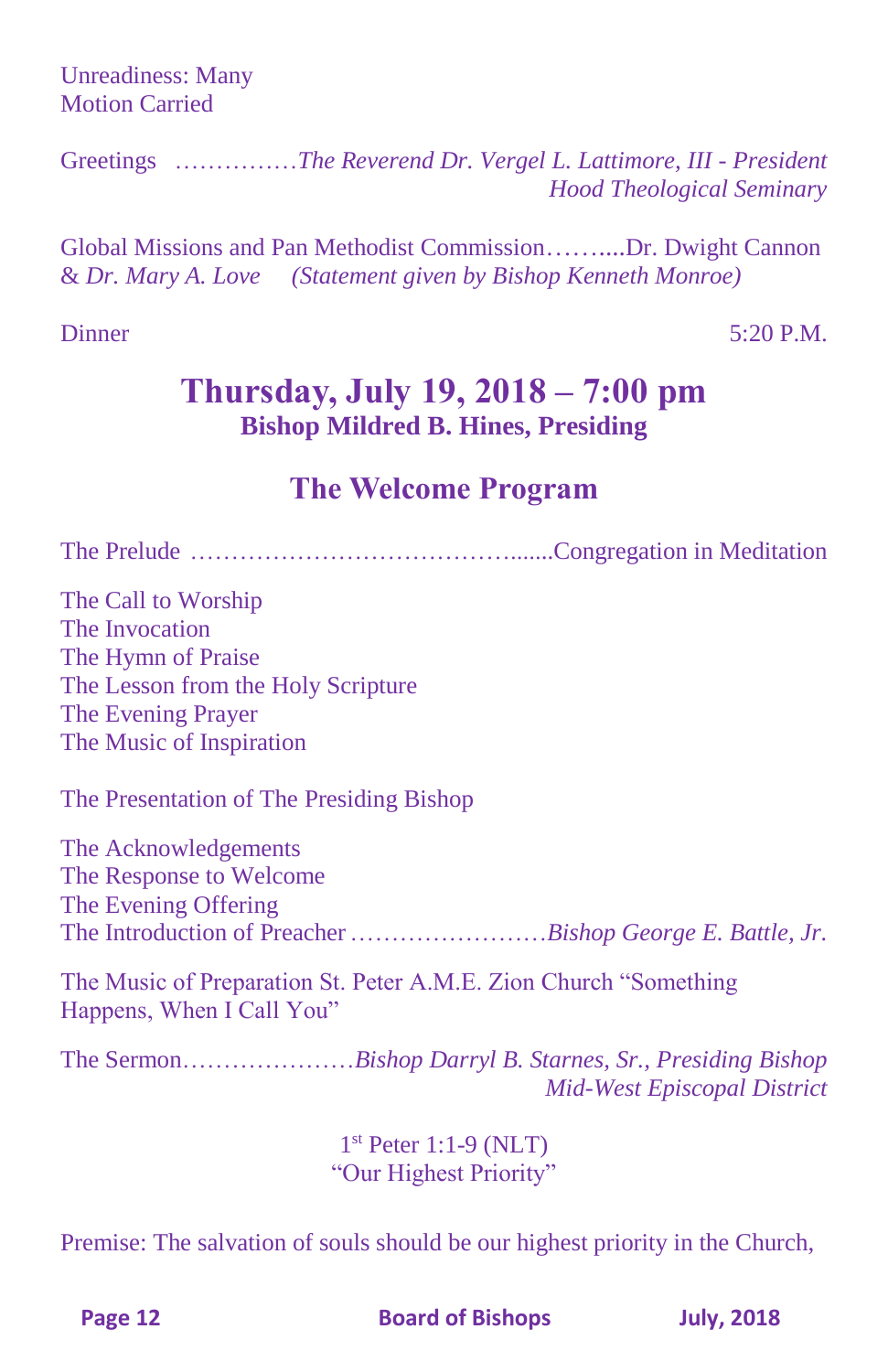- 1. The saved are chosen by God,
- 2. The saved are born of God,
- 3. The saved are kept by God,
- 4. The saved are tested by God.
- 5. The saved are rewarded by God.

The Invitation to Christian Discipleship The Announcements The Benediction ……………………………… *Bishop Darryl B. Starnes, Sr.*

# **Friday, July 20, 2018 – 9:30 am Bishop W. Darin Moore, Presiding**

Devotion: The session began at 9:30 A.M. with President Moore calling us to order. He called on Elder Hanna Broome to lead us in prayer.

President Moore then called on Bishop Proctor to make a statement for the Board of Bishops.

*A statement from the Board of Bishops was given by Bishop Dennis V. Proctor, Chair of the Board of Christian Education that the Board has chosen Br. Brenda Smith as the General Secretary of Christian Education.*

#### **The Reports**

General Secretary – Christian Education ..*Dr. Brenda L.G. Smith*  Motion: Bishop Proctor Second: Bishop Hines Unreadiness: Motion Carried.

President Moore asked that we pause for a moment of silence in the memory of Dr. Kathryn Brown.

President Moore then admonished the Council to encourage our churches to use our own literature.

General Secretary –Auditor …………………….*Reverend Dr. J. Elvin Sadler*

Motion: Bishop Hines Second: Bishop Frencher Unreadiness: Tracey and Morrow

**Page 13 Board of Bishops July, 2018**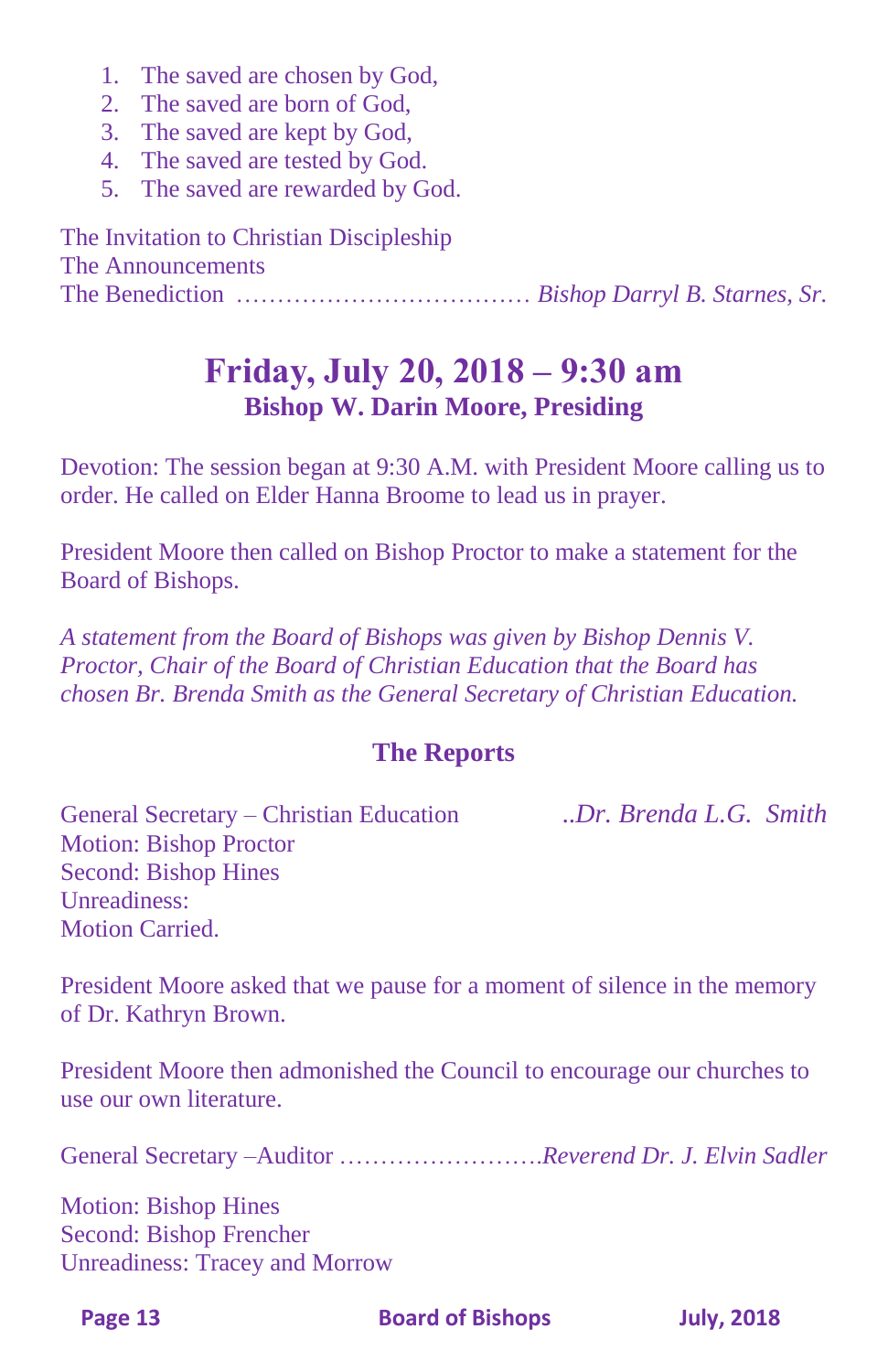Motion Carried.

The President then called upon the Senior Bishop to make presentation regarding Connectional Budget Board. Bishop Monroe read the statement regarding permission to pay down liquidating the Varick Renaissance Center to pay it off by 2020 General Conference. No allocated funds will be touched.

Bishop Battle, the Board of Bishops, and the Connectional Budget Board recommends the plan.

Motion to approve: Motion: Greg Smith Second: Johnathan Fields Motion Carried.

The President called for the report of the W. H. & O. M. Society

International President – W. H. & O. M. Society ………..*Dr. Sandra Gadson* Executive Director– W. H. & O. M. Society ………….*Mrs. Rosetta Dunham* Treasurer's Report – W. H. & O. M. Society ………*Mrs. Jacqueline French* Motion: Bishop Kenneth Monroe Second: Mrs. Florena Johnson Motion Carried.

Director of Public Affairs …………………...*Reverend George E. McKain, II* Motion: Bishop Battle Second: Bishop Starnes Motion Carried

President Moore ask for Dr. Ramon Hunt pray for the survivors and the families of those who lost in the boat tragedy in Branson, Missouri.

Acting President – Clinton College ………*Reverend Dr. Lester A. McCorn (A status report of the College was given to the Board of Bishops and received)*

President – A.M.E. Zion ……………………..*Dr. Charles Wesley Ford,*

Motion: Bishop Proctor Second: Bishop Lartey Unreadiness: Dr. Benjamin Lartey Motion Carried:

**Page 14 Board of Bishops July, 2018** 

*University College*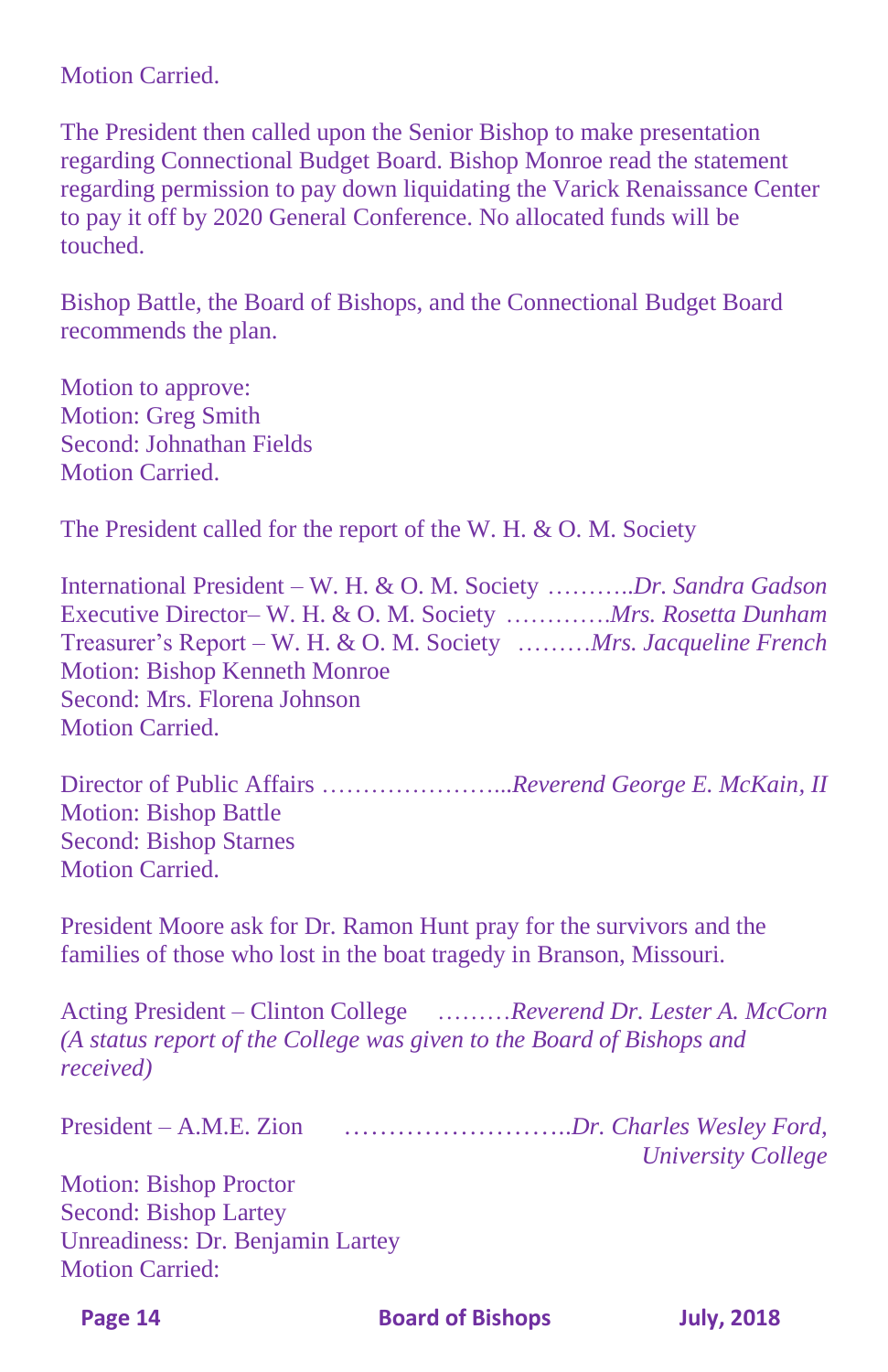President – Hood-Speaks …………………………...*Reverend Dr. D.J. Ekpo*

*Theological Seminary (presented by Bishop Effiong)*

Motion: Bishop Frencher Second: Bishop Lartey Motion Carried

Coordinator – Lomax-Hannon Junior College...*Reverend Dr. Claude Shuford* Motion: Bishop Lartey Seconded: Bishop Crenshaw Motion Carried.

President – Connectional Lay Council ………………….*Dr. Mary Matthews* Motion: Bishop Frencher Second: Dr. David Aiken Unreadiness: Dr. Yvonne Tracey Motion Carried.

President Moore ask for summary reports from the following:

- $\checkmark$  President Livingstone College is operating at one of the highest levels of operations and is in the black.
- $\checkmark$  Clinton College Bishops Hines stated that a progress report has been made to the Board of Bishops and will be given later to the Council
- ✓ Manager Camp Barber ……………*Bishop Dennis V. Proctor*

*(No activity, New feasibility assigned to determine future usage.)*

Executive Director – Harriett Tubman Home ………………...*Ms. Karen Hill* (*Bishop Proctor gave a summary of the activities of the Home. The full report is on the website.)*

All reports having been given, President Moore called for the announcements.

Final remarks were given by the President regarding Philippians 4:4 (The Message). We are blessed. He presented Bishop Battle.

He asked us to celebrate Bishop Moore for his leadership and recognition around the world and for his stellar and the leadership of the Board of Bishops and how privileged they have to serve the Church. His challenge to the Church is to Seek First the Kingdom of God and His righteousness and all other things will be added unto you> Matthew 6:33

He then asked us to sing "God be with you til we meet again".

**Page 15 Board of Bishops July, 2018**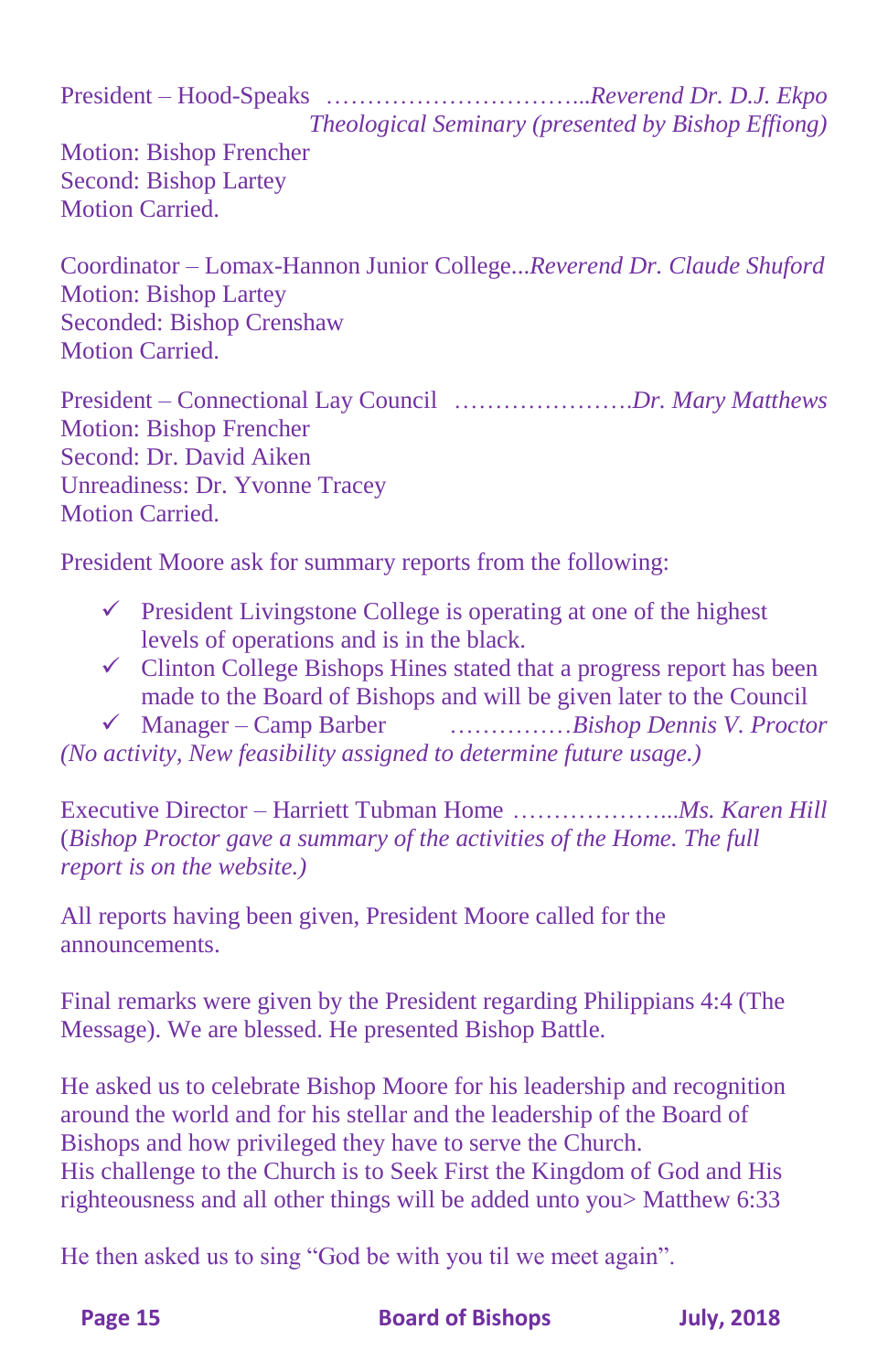Benediction was given by the Senior Bishop. The business session was closed at  $1:11$  P.M.

Closing worship service will begin at 7:00 P.M. this evening.

#### **Lunch**

# **Friday, July 20, 2018 – 3:00 pm Bishop W. Darin Moore, Presiding**

#### **Devotion**

## **The Reports**

#### **Dinner**

# **Friday, July 20, 2018 – 7:30 pm Bishop W. Darin Moore, Presiding**

Music ……………………………..Alabama/Florida Episcopal District Choir The Sermon ………………………………Reverend Sandra C. Sistare, Pastor Steele Hill African Methodist Episcopal Zion Church Lancaster, SC The Invitation to Christian Discipleship The Offering

The Announcements

The Benediction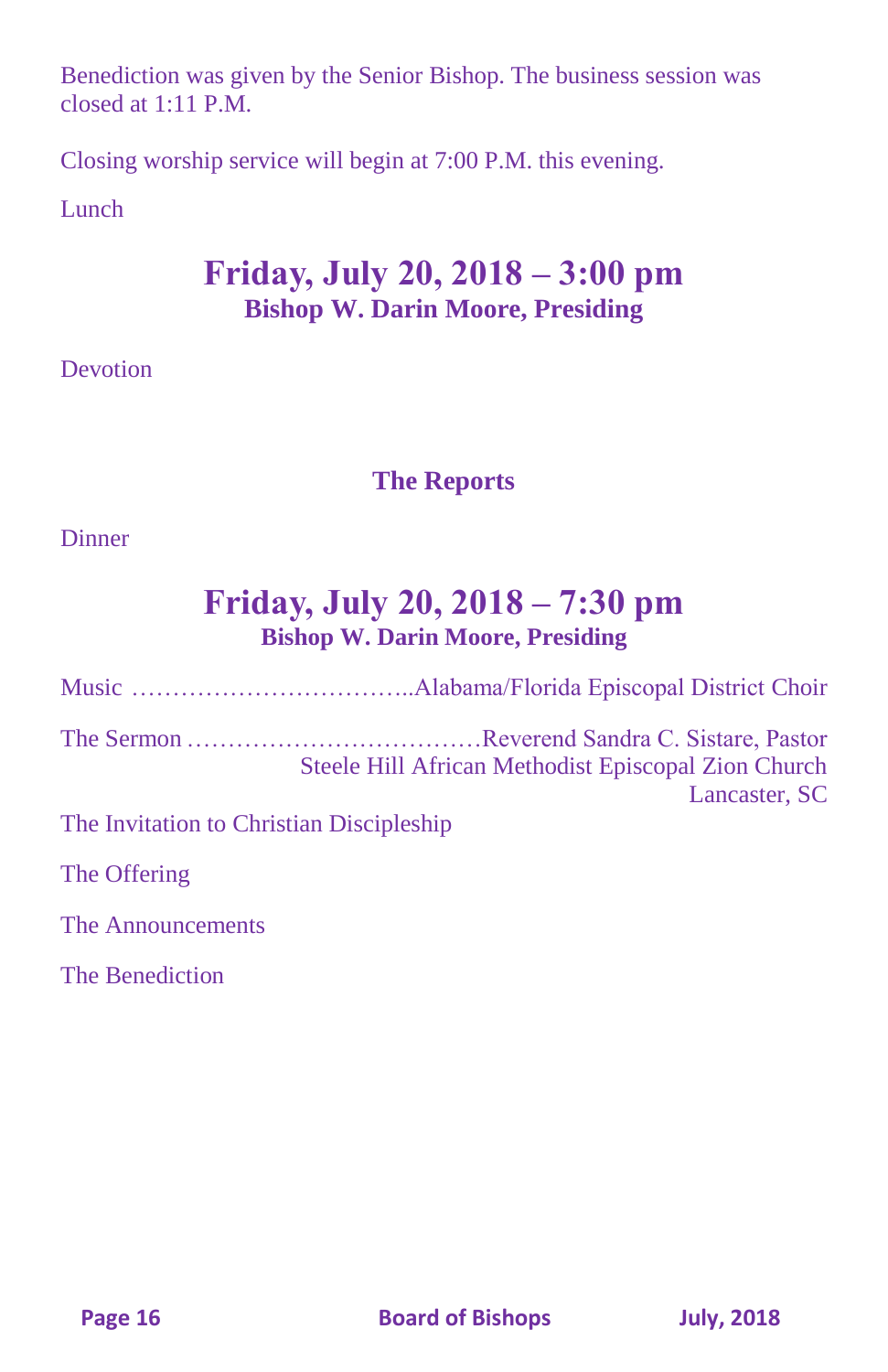# **Sunday, July 22, 2018 – 10:00 am Service of Holy Communion**

#### **Bishop Dennis V. Proctor, Presiding**

The Prelude ……………………………………..Congregation in Meditation The Processional Hymn ………………………."Rejoice, the Lord Is King"

- *1. Rejoice, the Lord is King! 2. Jesus, the Saviour, reigns, Your Lord and King adore; Mortals, give thanks and sing, And triumph evermore; Lift up your heart, lift up your voice; Rejoice, again I say, rejoice.*
- *rules o'er earth and heaven; The keys of death and hell Are to our Jesus given; Lift up your heart, lift up your voice; Rejoice, again I say, rejoice.*
- *5. He all His foes shall quell, And all our sins destroy; Let every bosom swell With pure seraphic joy; Lift up your heart, lift up your voice; Rejoice, again I say, rejoice.*
- *The God of truth and love; When He had purged our stains, He took His seat above; Lift up your heart, lift up your voice; Rejoice, again I say, rejoice.*
- *3. His kingdom cannot fail, He 4. He sits at God's right hand Till all His foes submit, And bow to His command, And fall beneath His feet; Lift up your heart, lift up your voice; Rejoice, again I say, rejoice.* 
	- *6. Rejoice in glorious hope; Jesus the Judge shall come, And take His servants up To their eternal home; We soon shall hear the archangel's voice; The trump of God shall sound, Rejoice. Amen*

The Call to Worship ……………………………....*Bishop Nathaniel Jarrett* **Leader: We will praise the Lord with our whole heart. We will** 

| worship in His Holy Temple!                                 |  |  |  |  |
|-------------------------------------------------------------|--|--|--|--|
| People: We will praise the name of the Lord for His loving- |  |  |  |  |
| kindness and for His tender mercies.                        |  |  |  |  |

- **Leader: As many as are led by the Spirit of God, they are the sons and daughters of God.**
- *Unison: The Spirit bears witness with our spirit, that we are the children of God who have come to worship Him.*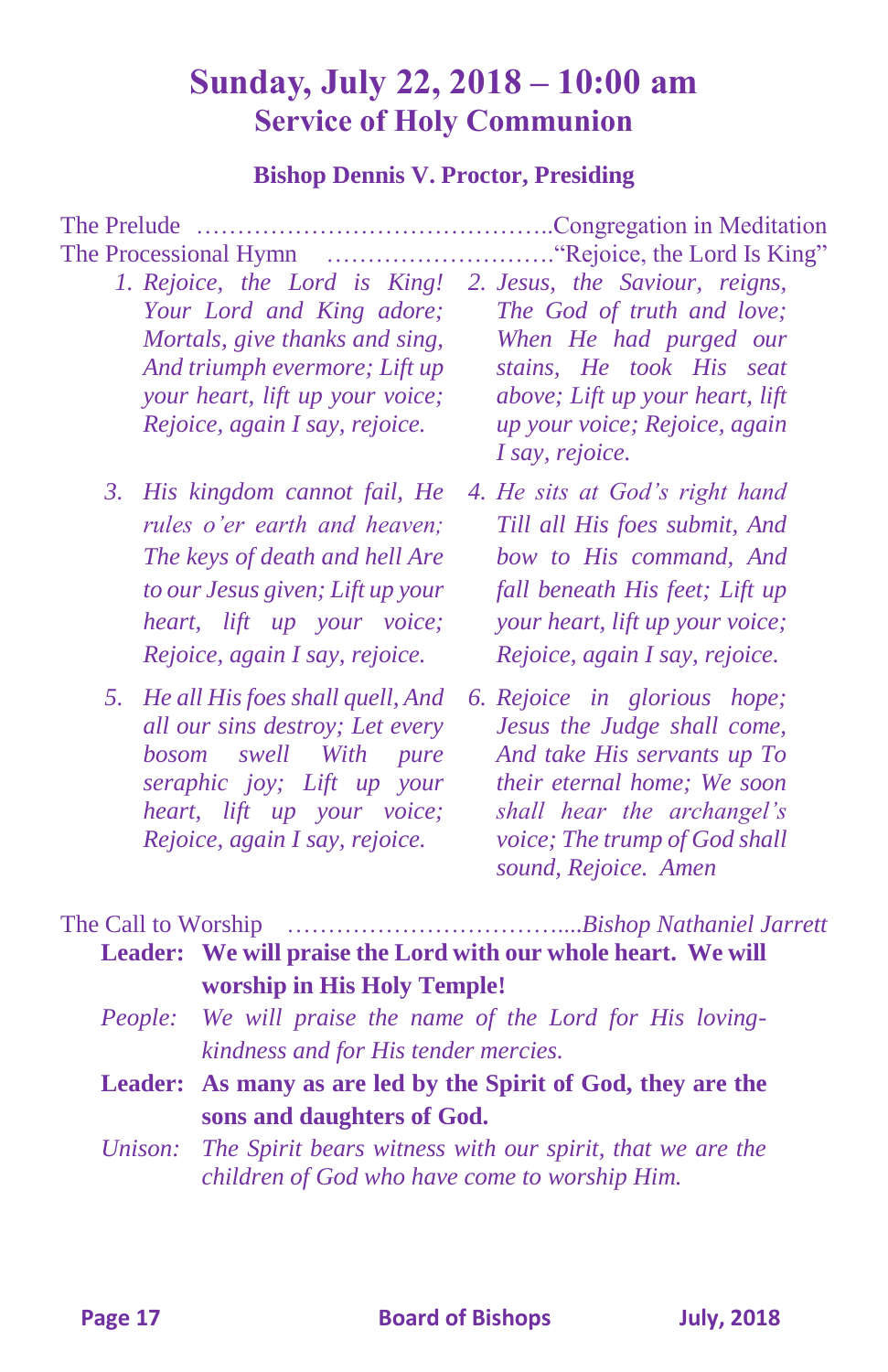The Invocation ………………………………..…*Bishop Warren M. Brown*

*Our hearts are restless, O Lord, until they rest in You. Breathe over us, O Holy Spirit, that we may receive serenity of heart, quietness of spirit, high and holy purposes for our lives, and a steadfast will to follow them. May it be in our lives as when it was said of old, "Let there be light: and there was light." Ever may the light of Christ shine more clearly in and through our lives. Amen!*

| 1. And are we yet alive, And see 2. What troubles have we see,<br>each other's face? Glory and<br><i>praise to Jesus give, For His</i><br>redeeming grace. | What conflicts have we<br>passed, Fightings without,<br>and fears within, Since we<br>assembled last!                          |
|------------------------------------------------------------------------------------------------------------------------------------------------------------|--------------------------------------------------------------------------------------------------------------------------------|
| 3. But out of all the Lord Hath<br>brought us by His love; And<br>still He doth His help afford,<br>And hides our life above.                              | 4. Then let us make our boast Of<br>His redeeming power, Which<br>saves us to the uttermost, Till<br>we can sin no more. Amen. |
| The Affirmation of Faith<br>"The Apostles' Creed"                                                                                                          |                                                                                                                                |
| The Old Testament Lesson Bishop Michael A. Frencher, Sr.<br>The Gloria Patri                                                                               |                                                                                                                                |
|                                                                                                                                                            |                                                                                                                                |
| <b>The Choral Selection</b>                                                                                                                                |                                                                                                                                |
| The Ministry of Kindness Offering Bishop S. Chuka Ekemam<br>The Music of Inspiration                                                                       |                                                                                                                                |
| The Presentation of Preacher Bishop George E. Battle, Jr.                                                                                                  |                                                                                                                                |

**Page 18** Board of Bishops July, 2018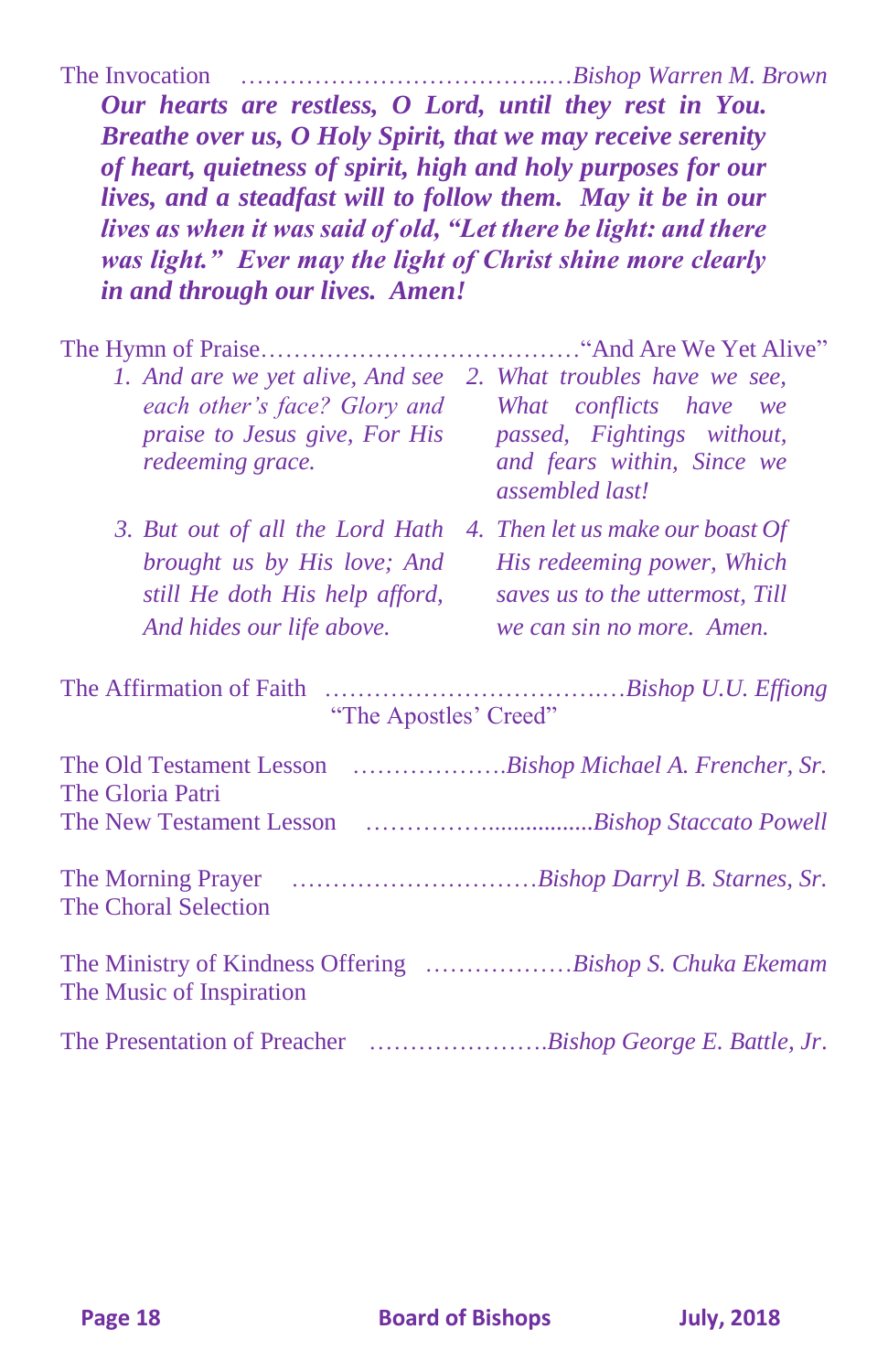The Hymn of Preparation ………………"Guide Me, O Thou Great Jehovah"

- *1. Guide me, O Thou great 2. Open now the crystal fountain, Jehovah, Pilgrim through this barren land; I am weak, but Thou art mighty; Hold me with Thy powerful hand: Bread of heaven, Feed me till I want no more, Bread of heaven, Feed me till I want no more. Whence the healing waters flow; Let the fiery, cloudy pillar Lead me all my journey through Strong Deliverer, Be Thou still my strength and shield. Strong Deliverer, Be Thou still my strength and shield.* 
	- *3. When I tread the verge of Jordan, Bid my anxious fears subside; Bear me through the swelling current; Land me safe on Canaan's side; Songs of praises I will ever give to Thee. Songs of praises I will ever give to Thee. Amen*

The Sermon ……….……..........*Bishop Mildred B. Hines, Presiding Bishop South Atlantic Episcopal District*

| The Invitation to Christian Discipleship Bishop W.C. Walker, Sr. |  |  |  |
|------------------------------------------------------------------|--|--|--|
|                                                                  |  |  |  |
| The Offertory                                                    |  |  |  |

The Sacrament of Holy Communion …....*Bishop W. Darin Moore, Celebrant Bishop George D. Crenshaw, Concelebrant Bishop Hilliard Dogbe, Concelebrant Bishop Louis Hunter, Sr. Concelebrant*

The Announcements/Notices ……………………..…*Bishop Kenneth Monroe*

The Fellowship The Benediction …………………………………….*Bishop Mildred B. Hines*

The Recessional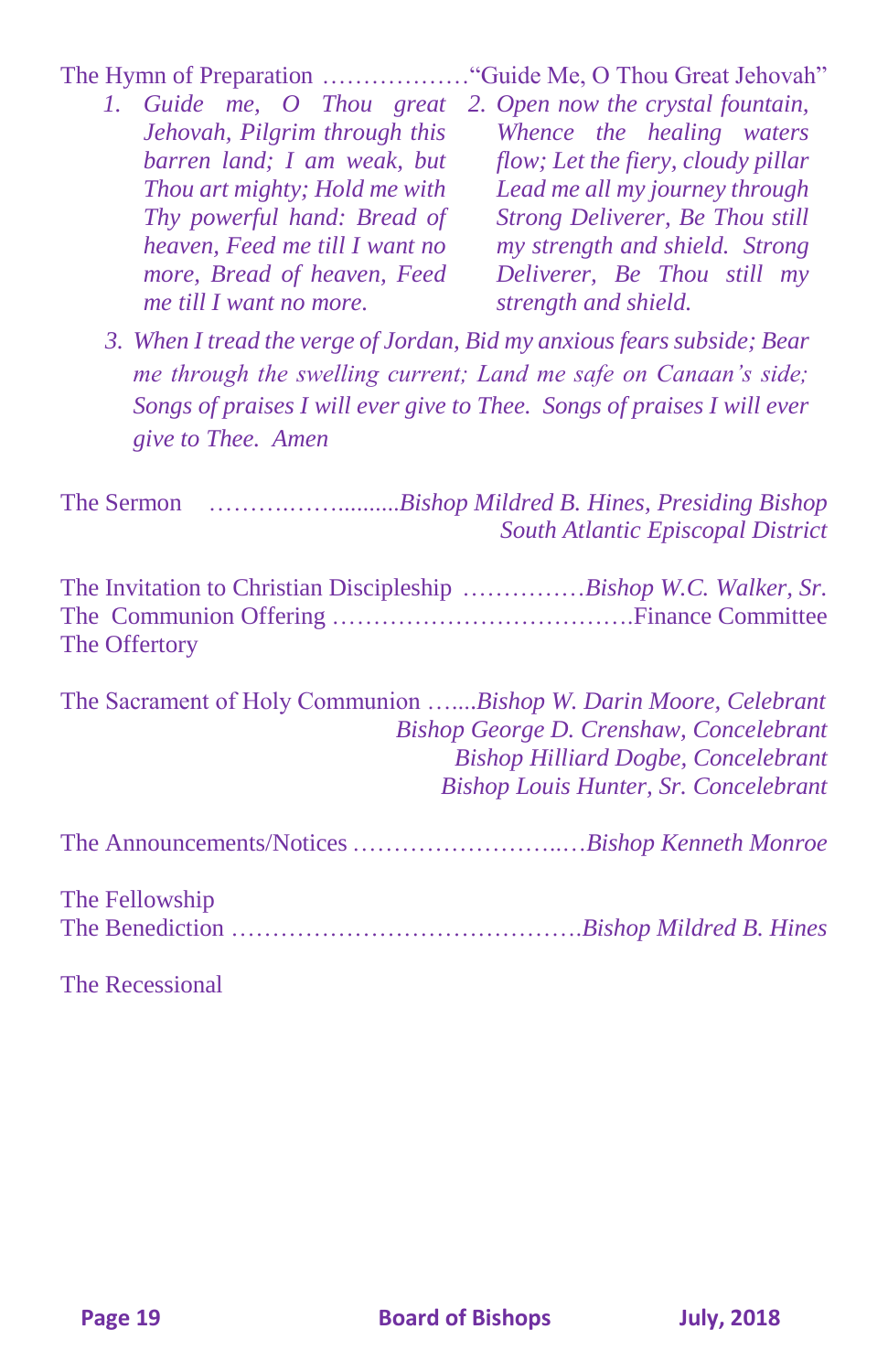

## Bishop Kenneth Monroe Eastern North Carolina Episcopal District

The Reverend Dr. Kenneth Monroe began his life and ministry in the small town of Red Springs, NC. He received his elementary and secondary education from the public schools of Red Springs. He was baptized and became a member of the St. James African Methodist Episcopal Zion

Church of Red Springs and was later called to preach at the age of seventeen. Desiring to continue his education, he was encouraged and led to attend Livingstone College, Salisbury, NC. He received both the deacon and elders ordination by Bishop W. A. Hilliard in 1972 and 1974 respectively. Upon the completion of his undergraduate studies at Livingstone College and receiving the Bachelor of Arts Degree in Social Studies, he entered Duke University Divinity School, Durham, NC. In December 1976, he graduated from Duke University Divinity School with a Masters of Divinity Degree. In October 2003, he received the Doctor of Ministry Degree from Hartford Seminary, Hartford, CT.

His pastoral experience include the Taylor's Chapel and St. Mary A. M. E. Zion Churches, Kittrell, NC; Union Oak A. M. E. Zion Church, Hope Mills, NC; Trinity A. M. E. Zion Church, Southern Pines, NC; Metropolitan A. M. E. Zion Church, Kansas City, MO; and the Metropolitan A. M. E. Zion Church, Hartford, CT. He has served as the Presiding Elder of the Kansas City District, which includes congregations in Kansas City, MO; Kansas City, KS; Des Moines, IA and Omaha, NE. From 2001-2004 he served as Presiding Elder of the Nassau District of the Bahamas Island Annual Conference.

In July 2004, he was elected the 95th Bishop of the African Methodist Episcopal Zion Church. He was assigned the Western West Africa Episcopal District which included the countries of Ghana, Togo, Liberia and Cote D'Ivoire (Ivory Coast). In December 2005, he was given the responsibility to supervise the Kentucky and Missouri Annual Conferences.

In October 2006, he completed the construction of the Janie Speaks Hospital, Afrancho, Ghana. From 2008 -2016 he served as the Presiding Bishop of the South Atlantic Episcopal District – A. M. E. Zion Church (Pee Dee, Palmetto, South Carolina and Georgia Annual Conferences);

In December 2012 he was assigned the Central North Carolina and Virgin Islands Annual Conferences. He currently serves as the Presiding Bishop of

**Page 20** Board of Bishops July, 2018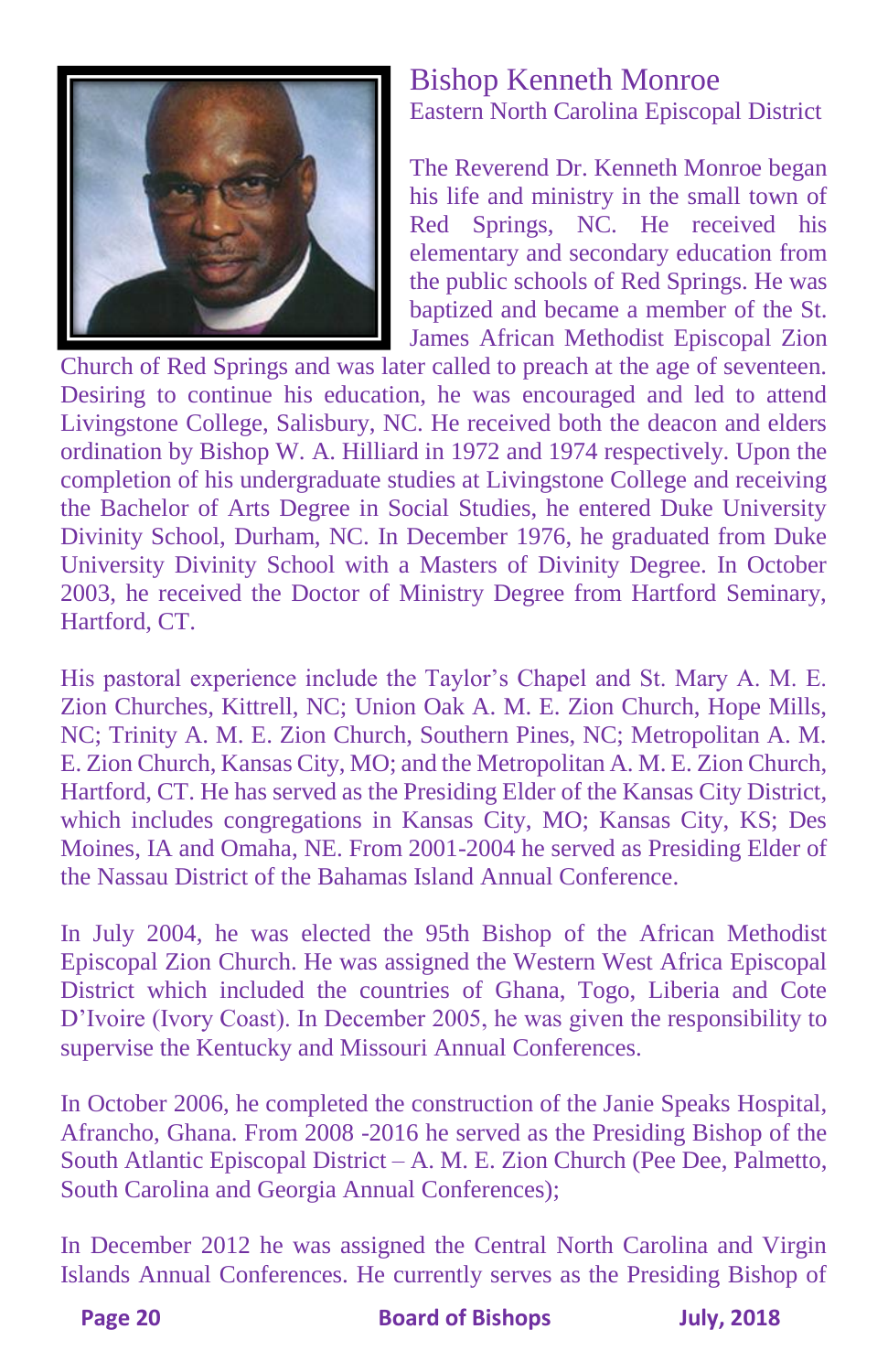the Eastern North Carolina Episcopal District inclusive of the Albemarle, Cape Fear, Central North Carolina, North Carolina, Virgin Islands Annual **Conferences** 

He serves as the Secretary – Board of Bishops – A. M. E. Zion Church; Chair of the Board of Trustees @ Hood Theological Seminary, Salisbury, NC; Vice Chair of the Board of Trustees, Livingstone College, Salisbury, NC; Chair of the Board of Global Missions and Chair of the Connectional Presiding Elder's Council – A. M. E. Zion Church. He serves as a member of the Pan-Methodist Commission and a member of the World Methodist Council. He is also a Life Member of the NAACP.

He is the third son of the late Paul and Hazel Monroe of Red Springs, NC. He has been married to the former Sheila Wells since May 24, 1975. They are the parents of three children, Erica Green (Michael) of Kansas City, MO; Kevin (Lachelle) of Kansas City, KS and Adria of Charlotte, NC, eight grandchildren; Destiny, Devin, Armond, Jayden, London, Kamryn, Emaiya and Myauni). He strives to live by the theme he has embraced as a means of inspiration and motivation for the past thirty years, "Making the Impossible Possible with God"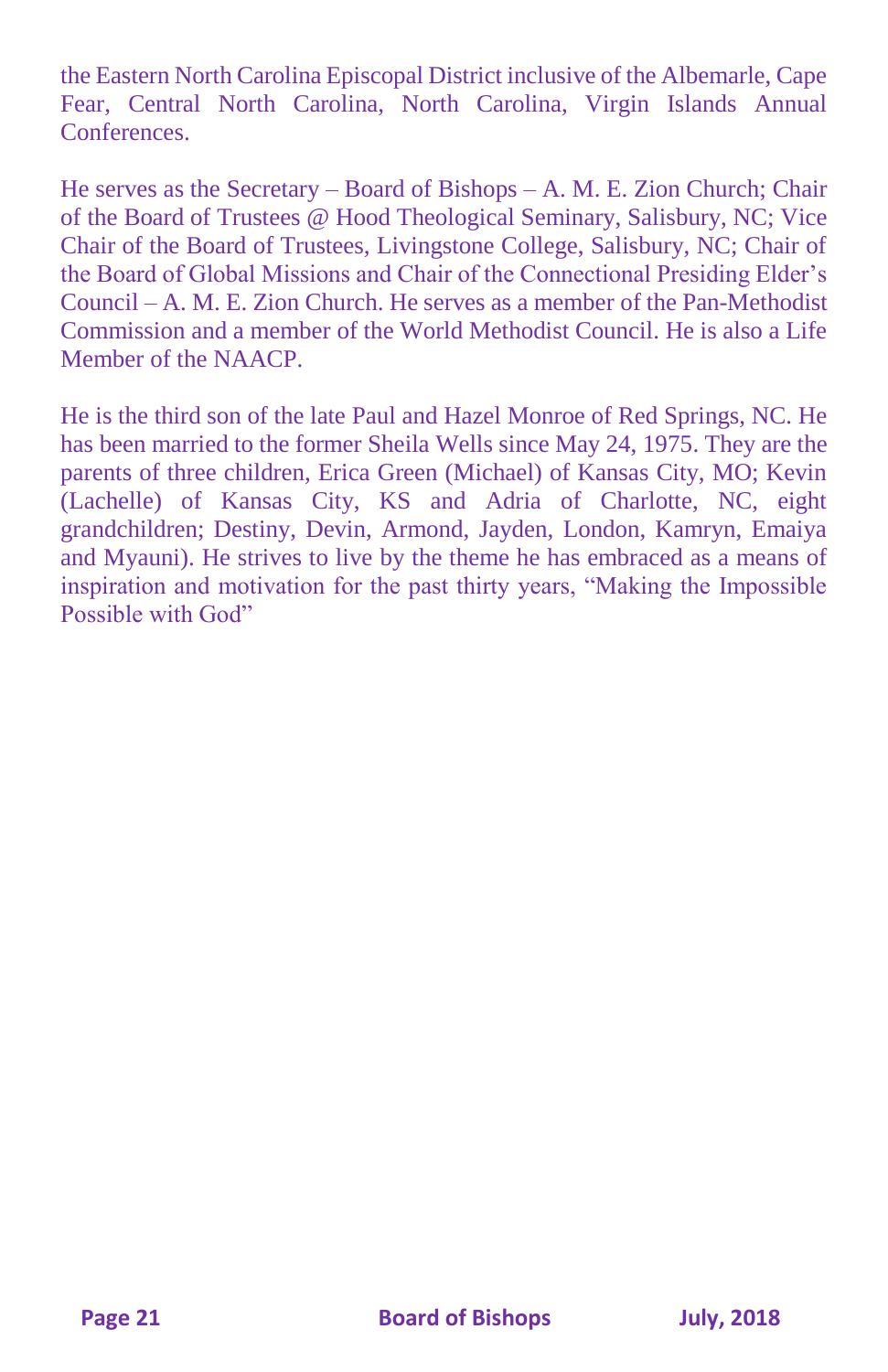

#### Bishop Darryl B. Starnes, Sr. Mid-West Episcopal District

Born in Hampton, Virginia, but raised primarily in Knoxville, TN, he was greatly impacted by the Christian nurture of his grandfather, the late Reverend Dr. J. A. Babington-Johnson and the First A.M.E. Zion Church, Knoxville, where his grandfather was the organizing pastor. He gave his life to Christ at age 15. Two

years later, after excelling in academics and athletics (football, basketball, baseball, and track), he graduated from Fulton High School and entered the ministry. He received the Bachelor of Arts Degree in History from Livingstone College, Salisbury, NC in 1979, the Master of Divinity Degree from Hood Theological Seminary, Salisbury in 1982, and the Doctor of Ministry Degree from Beeson Divinity School, Birmingham, AL in 1998. He was ordained a deacon in 1977, an elder in 1979, and was consecrated a bishop in 2008. His ministry has concentrated in six areas: pastoring, evangelism, teaching, community outreach, the episcopacy and writing.

**PASTORATES** included MT Moriah/MT Ararat Circuit, Richburg and Bascomville, SC; Greater Warner Tabernacle, Knoxville, TN; Thompkins Metropolitan, Chattanooga, TN; Spottswood, New Britain, CT; Metropolitan, Birmingham, AL; Evans Metropolitan, Bennettsville, SC; and Wesley, Harrisburg, NC, where he was the organizing pastor.

**EVANGELISM:** He has served as Director of Evangelism for the Knoxville District, the Tennessee Conference, the Alabama/Florida Episcopal District, and The African Methodist Episcopal Zion Church for twelve years. He has served as the Vice-President of the Evangelism Program Ministries Unit of the National Council of Churches of Christ and is presently the chairman of the Wesleyan Commission on Evangelism and the Secretary of Evangelism for North America for World Methodist Evangelism.

**TEACHING:** He has lectured at workshops, institutes, conventions, and retreats throughout the country and overseas. He has served as an instructor at the Unity Theological Center in Chattanooga, Tennessee; as the Dean of the Hartford District School in New Britain, Connecticut; as an Adjunct Professor at the Beeson Divinity School in Birmingham, Alabama; and as an Adjunct Professor at Hood Seminary in Salisbury, North Carolina. COMMUNITY OUTREACH: He has served as board member, Eastside YMCA, Knoxville, TN; vice-chairman, Board of Directors, Urban Services

**Page 22 Board of Bishops July, 2018**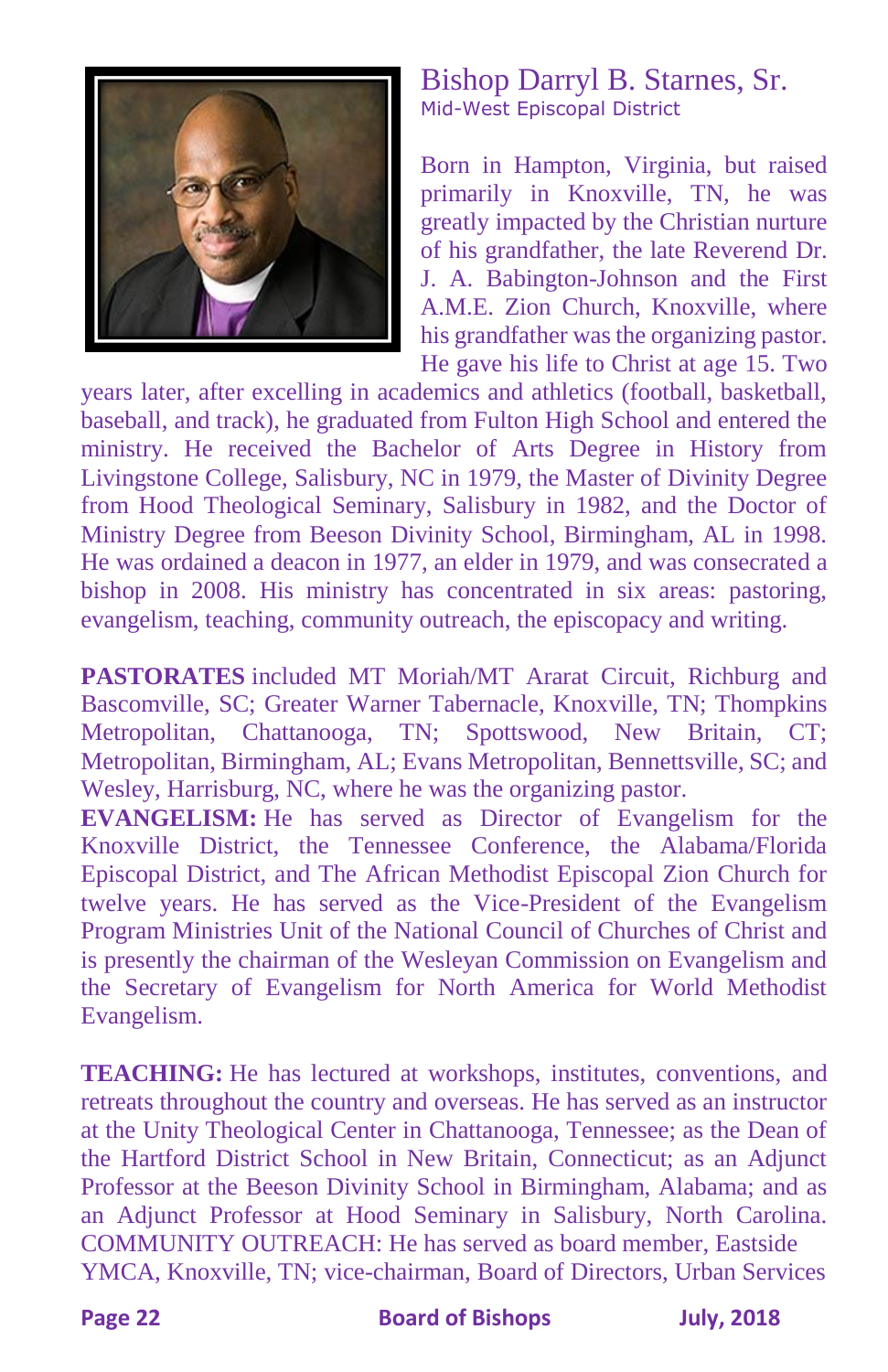YMCA, Chattanooga, TN; Interim-Director, Inner City Ministries, Chattanooga, TN; vice-chairman, Board of Directors, OIC, New Britain, CT; board member, Friendship Homeless Shelter, New Britain, CT; Incorporator, Wheeler Clinic, Plainville, CT; member, Christian Coalition of Connecticut; chaplain, Connecticut Department of Corrections; consultant, Black Family Ministries Project; and trustee, Lomax-Hannon Junior College, Greenville, AL; Livingstone College, Salisbury, NC; and Hood Theological Seminary, Salisbury.

**EPISCOPACY:** In 2008, he was consecrated the 96th Bishop in the line of succession; and for four years served as the Presiding Prelate of the Southwestern Delta Episcopal District, which comprises Arkansas, Louisiana, Oklahoma, South Mississippi, Texas, and West Tennessee-Mississippi Conferences. In 2012, he became the Presiding Prelate of the Mid-West Episcopal District, which comprises Indiana, Kentucky, Michigan, Missouri, Tennessee, and Trinidad-Tobago Conferences. He also served as Presiding Prelate of the Albemarle Conference of the Eastern North Carolina Episcopal District. He was re-appointed to the Mid-West in 2016. He has served as Chairman of the following Administrative Boards: the American Bible Society, Health and Social Concerns, Public Relations and Historical Society, Worship and Ritual, and Church Growth and Development. He is one of our church's representatives on the National Council of Churches of Christ and on the Pan Methodist Commission. In 2016, he was elected as the North American Officer to the World Methodist Council Steering Committee for the 2016-2021 quinquennium.

**WRITING:** He has authored several books. His most recent books include the following: Not Ashamed of the Gospel; An Evangelism Training Manuel (2009); 21st Century Christians Under Construction: A Discipleship Training Manuel (2011); and For the Perfecting of the Saint: A Handbook on Small-Group Discipleship (2013).

**FAMILY:** He is married to Sis. Camille Cullom Starnes, who is the daughter of an AME Zion Pastor, a native of Knoxville, a local preacher, and a graduate of Livingstone College with a Bachelor of Arts Degree in Religious Studies. She served in the Church School Literature Department for eleven years, before becoming a Missionary Supervisor. They are the proud parents of three beautiful children: Reverend Alicia Courtney (Reverend Rodney), Millicent, and Darryl Jr. and seven adorable grandchildren, Mya, Malachi, Kaiyon, Benjamin, Caleb, Jayelle and Chloe.

**Page 23 Board of Bishops July, 2018**